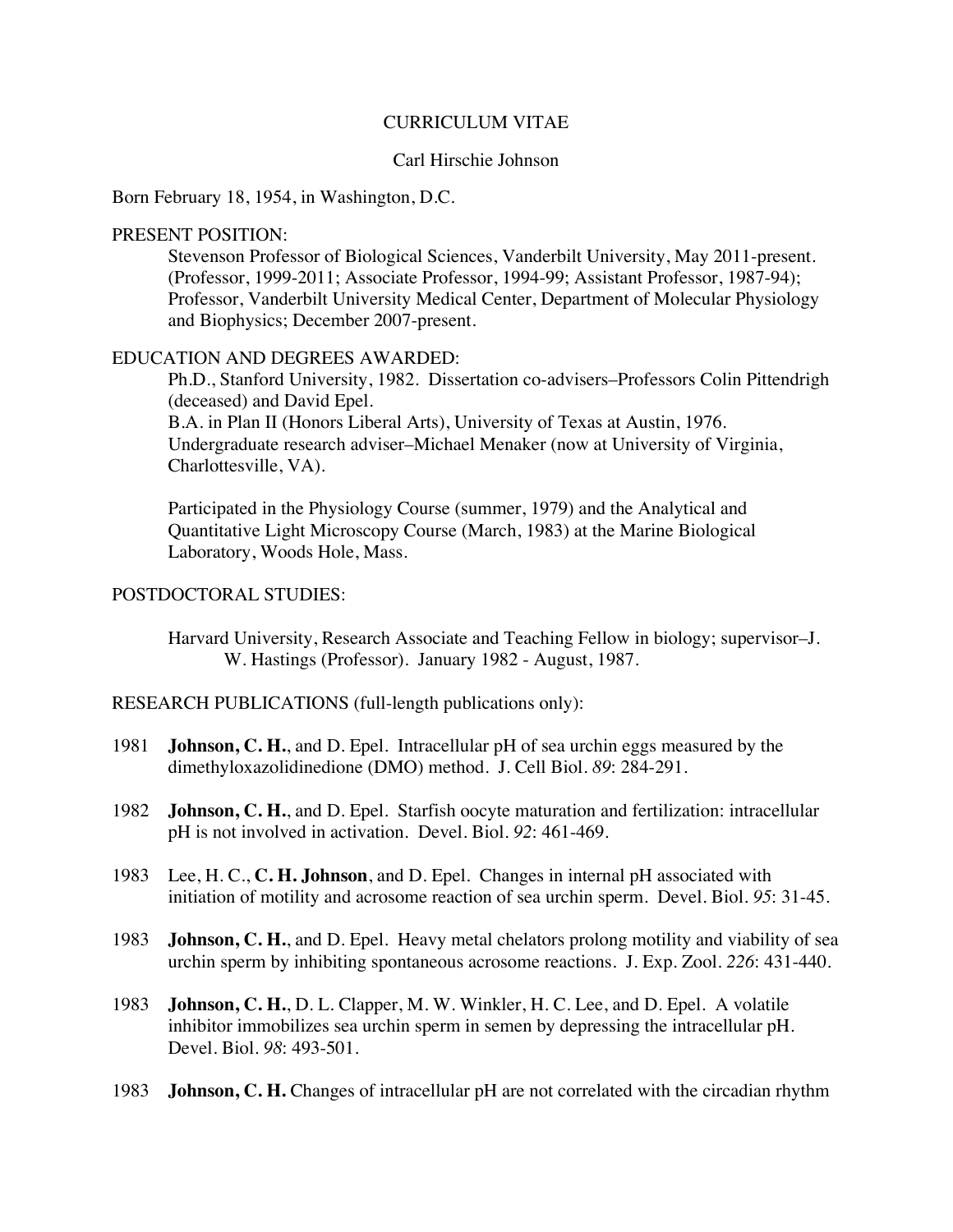of *Neurospora*. Plant Physiol. *72*: 129-133.

- 1984 **Johnson, C. H.**, J. F. Roeber, and J. W. Hastings. Circadian changes of enzyme concentration account for rhythm of enzyme activity in *Gonyaulax*. Science *223*: 1428- 1430.
- 1985 **Johnson, C. H.**, S. Inoue, A. Flint, and J. W. Hastings. Compartmentalization of algal bioluminescence: autofluorescence of bioluminescent particles in the dinoflagellate *Gonyaulax* as studied with image-intensified video microscopy and flow cytometry. J. Cell Biology *100*: 1435-1446.
- 1985 Nicolas, M. T., **C. H. Johnson**, J. M. Bassot, and J. W. Hastings. Immunogold labelling of organelles in the bioluminescent dinoflagellate *Gonyaulax* with anti-luciferase antibody. Cell Biol. Int. Reports *9*: 797-802.
- 1985 Dube, F., T. Schmidt, **C. H. Johnson**, and D. Epel. The hierarchy of requirements for an elevated intracellular pH during early development of sea urchin embryos. CELL *40*: 657-666.
- 1987 Nicolas, M. T., G. Nicolas, **C. H. Johnson**, J. M. Bassot, and J. W. Hastings. Characterization of the bioluminescent organelles in *Gonyaulax* after fast-freeze fixation and antiluciferase immunogold staining. J. Cell Biol. *105*: 723-735.
- 1987 Olesiak, W., A. Ungar, **C. H. Johnson**, and J. W. Hastings. Are protein synthesis inhibition and phase-shifting of the circadian clock in *Gonyaulax* correlated? J. Biol. Rhythms *2*: 121-138.
- 1989 Broda, H., **C. H. Johnson**, W. Taylor, and J. W. Hastings. Temperature dependence of phase response curves for drug-induced phase shifts. J. Biol. Rhythms *4*: 327-333.
- 1989 **Johnson, C. H.**, I. Miwa, T. Kondo, and J. W. Hastings. Circadian rhythm of photoaccumulation in *Paramecium bursaria*. J. Biol. Rhythms *4*: 405-415.
- 1989 **Johnson, C. H.**, and J. W. Hastings. Circadian phototransduction: phase-resetting and frequency of the circadian clock of *Gonyaulax* cells in red light. J. Biol. Rhythms *4*: 417- 437.
- 1990 **Johnson, C. H.** and H. Nakashima. Cycloheximide inhibits light-induced phase-shifting of the circadian clock in *Neurospora*. J. Biol. Rhythms *5*: 159-167.
- 1991 Kondo, T., **C. H. Johnson**, and J. W. Hastings. Action spectrum for resetting the circadian phototaxis rhythm in the CW15 strain of *Chlamydomonas*. I. Cells in darkness. Plant Physiol. *95*: 197-205.
- 1991 **Johnson, C. H.**, T. Kondo, and J. W. Hastings. Action spectrum for resetting the circadian phototaxis rhythm in the CW15 strain of *Chlamydomonas*. II. Illuminated cells.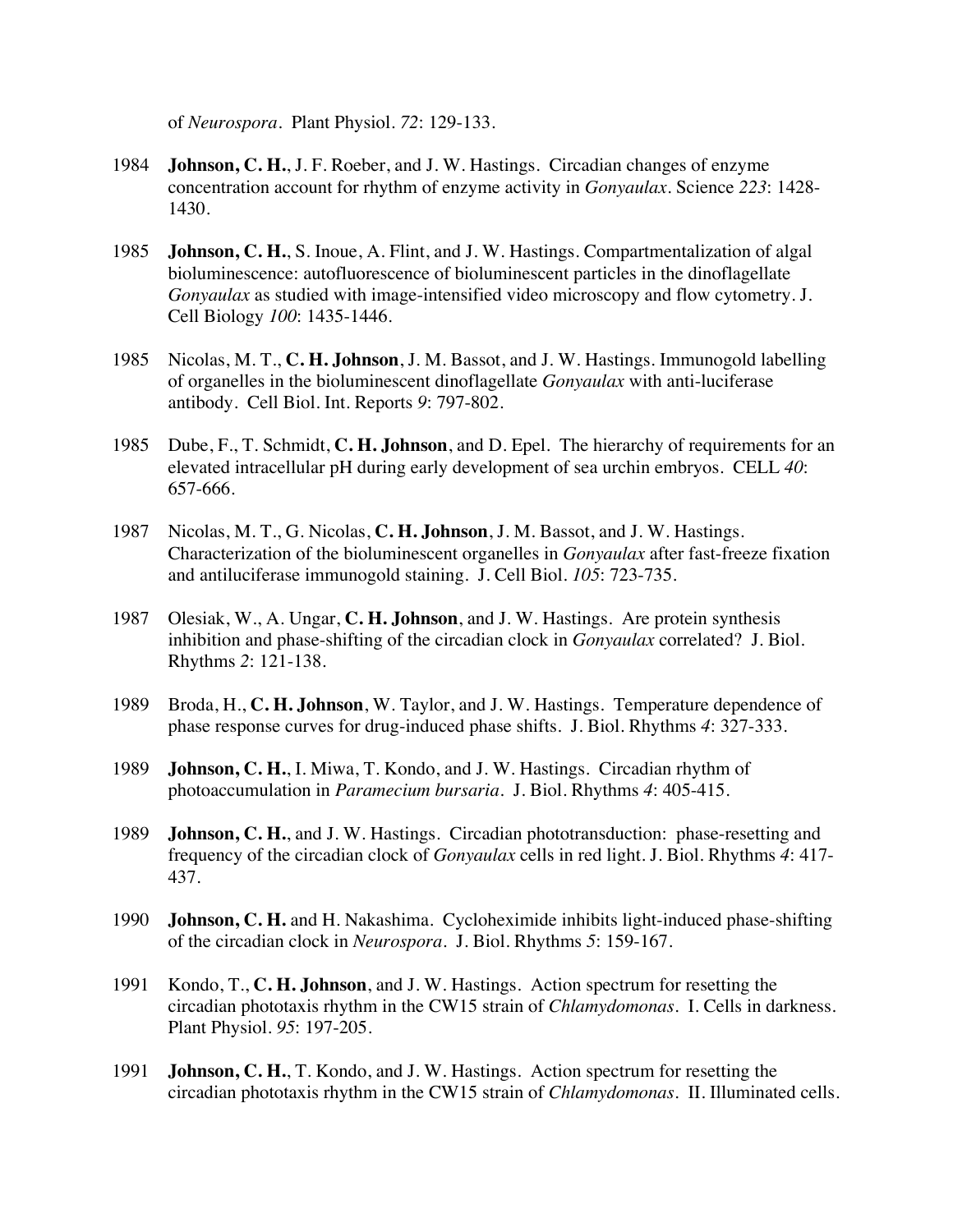Plant Physiol. *97*: 1122-1129.

- 1992 Byrne, T. E., M. R. Wells, and **C. H. Johnson**. Circadian rhythms of chemotaxis to ammonium and of methylammonium uptake in *Chlamydomonas*. Plant Physiol. *98*: 879- 886.
- 1992 **Johnson, C. H.**, and T. Kondo. Light pulses induce "singular" behavior and shorten the period of the circadian phototaxis rhythm in the CW15 strain of *Chlamydomonas*. J. Biol. Rhythms *7*: 313-327.
- 1993 Kondo, T., C. A. Strayer, R. D. Kulkarni, W. Taylor, M. Ishiura, S. S. Golden, and **C. H. Johnson**. Circadian rhythms in prokaryotes: luciferase as a reporter of circadian gene expression in cyanobacteria. Proc. Natl. Acad. Sci. USA *90*: 5672-5676.
- 1994 Jacobshagen, S., and **C. H. Johnson**. Circadian rhythms of gene expression in *Chlamydomonas reinhardtii*: cyclic changes of mRNA abundance of cab II, ß-tubulin, and cytochrome c. Eur. J. Cell Biology *64*: 142-152.
- 1994 Kondo, T., N. F. Tsinoremas, S. S. Golden, **C. H. Johnson**, S. Kutsuna, and M. Ishiura. Circadian clock mutants of cyanobacteria. Science *266*: 1233-1236.
- 1994 **Johnson, C. H.**, Y. Nakaoka, and L. Miwa. The effects of altering extracellular potassium ion concentration on the membrane potential and circadian clock of *Paramecium bursaria*. J. Exp. Biol. *197*: 295-308.
- 1995 Goto, K., and **C. H. Johnson**. Is the cell division cycle gated by a circadian clock? The case of *Chlamydomonas reinhardtii*. J. Cell Biology *129*: 1061-1069.
- 1995 **Johnson, C. H.**, M. R. Knight, T. Kondo, P. Masson, J. Sedbrook, A. Haley, and A. Trewavas. Circadian oscillations of cytosolic and chloroplastidic free calcium in plants. Science *269*: 1863-1865.
- 1995 Liu, Y, N.F. Tsinoremas, **C.H. Johnson**, N.V. Lebedeva, S.S. Golden, M. Ishiura, and T. Kondo. Circadian orchestration of gene expression in cyanobacteria. Genes and Development *9*: 1469-1478.
- 1995 Liu, Y, S.S. Golden, T. Kondo, M. Ishiura, and **C.H. Johnson**. Bacterial luciferase as a reporter of circadian gene expression in cyanobacteria. J. Bacteriology *177*: 2080-2086.
- 1996 Tsinoremas, N.F., M. Ishiura, T. Kondo, C.R. Andersson, K. Tanaka, H. Takahashi, **C.H. Johnson**, and S.S. Golden. A sigma factor that modifies the circadian expression of a subset of genes in cyanobacteria. EMBO Journal *15*: 2488-2495.
- 1996 Liu, Y., N.F. Tsinoremas, S.S. Golden, T. Kondo, and **C.H. Johnson**. Circadian expression of genes involved in the purine biosynthetic pathway of the cyanobacterium *Synechococcus* sp. strain PCC 7942. Mole. Microbiol.*20*: 1071-1081.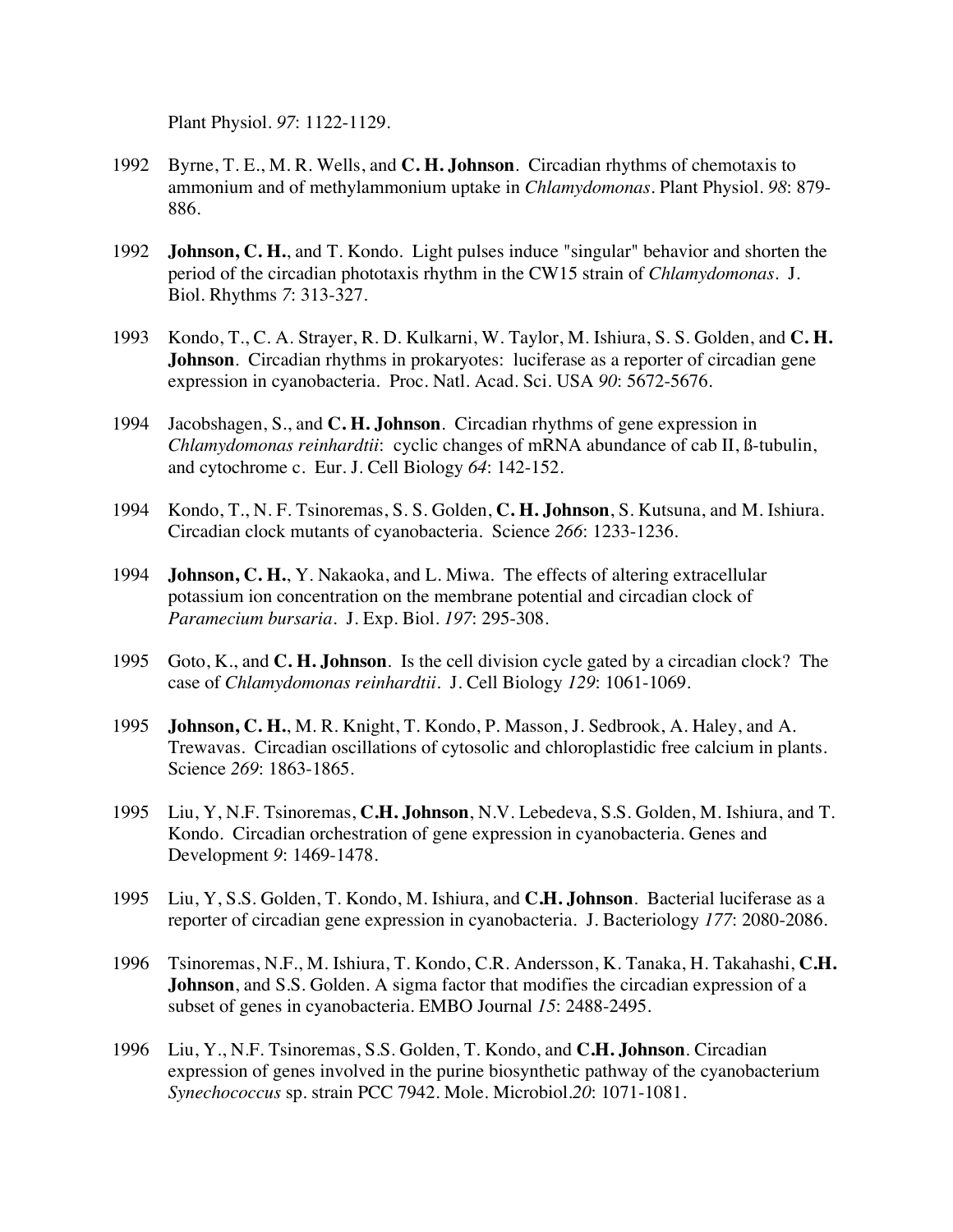- 1996 Mori, T., B. Binder, and **C.H. Johnson**. Circadian gating of cell division in cyanobacteria growing with average doubling times of less than 24 hours. Proc. Natl. Acad. Sci. USA *93*: 10183-10188.
- 1996 Jacobshagen, S., K.L. Kindle, and **C.H. Johnson**. Transcription of *cabII* is regulated by the biological clock in *Chlamydomonas reinhardtii*. Plant Mole. Biol.*31*: 1173-1184.
- 1998 Ishiura, M., S. Kutsuna, S. Aoki, H. Iwasaki, C. R. Andersson, A. Tanabe, S. S. Golden, **C. H. Johnson**, and T. Kondo. Expression of a gene cluster *kaiABC* as a circadian feedback process in cyanobacteria. Science *281*: 1519-1523.
- 1998 Ouyang, Y., C.R. Andersson, T. Kondo, S.S. Golden, and **C.H. Johnson**. Resonating circadian clocks enhance fitness in cyanobacteria. Proc. Natl. Acad. Sci. USA *95*: 8660- 8664.
- 1999 Xu, Y., D. Piston, and **C.H. Johnson**. A bioluminescence resonance energy transfer (BRET) system: Application to interacting circadian clock proteins. Proc. Natl. Acad. Sci. USA *96*: 151-156.
- 1999 Minko, I., S.P. Holloway, S. Nikaido, O.W. Odom, M. Carter, **C.H. Johnson**, and D.L. Herrin. *Renilla* luciferase as a vital reporter for chloroplast gene expression in *Chlamydomonas*. Mole. and Gen. Genetics *262*: 421-425.
- 1999 Sai, J., and **C.H. Johnson**. Different circadian oscillators control Ca<sup>++</sup> fluxes and *Lhcb* gene expression. Proc. Natl. Acad. Sci. USA *96*: 11659-11663.
- 2000 Nikaido, S.S., and **C.H. Johnson**. Daily and circadian variation in survival from ultraviolet radiation in *Chlamydomonas reinhardtii*. *Photochem. Photobiol*. *71*: 758-765.
- 2000 Xu, Y., T. Mori, and **C.H. Johnson**. Circadian clock-protein expression in cyanobacteria: rhythms and phase-setting. *EMBO Journal 19*: 3349-57.
- 2001 Wood, N.T., A. Haley, M. Viry-Moussaïd, **C. H. Johnson**, A.H. van der Luit, and A.J.Trewavas. The calcium rhythms of different cell types oscillate with different circadian phases. *Plant Physiol. 125*: 787-796.
- 2001 Mori, T., and **C.H. Johnson**. Independence of circadian timing from cell division in cyanobacteria. *J. Bacteriol.* 183: 2439-2444.
- 2001 Xu, Y., and **C.H. Johnson**. A clock- and light-regulated gene that links the circadian oscillator to *LHCB* gene expression. *PLANT CELL* 13: 1411-1425.
- 2002 Suzuki, L., and **C.H. Johnson**. Photoperiodic Control of Germination in the Unicell *Chlamydomonas*. *Naturwissenschaften* 89:214–220.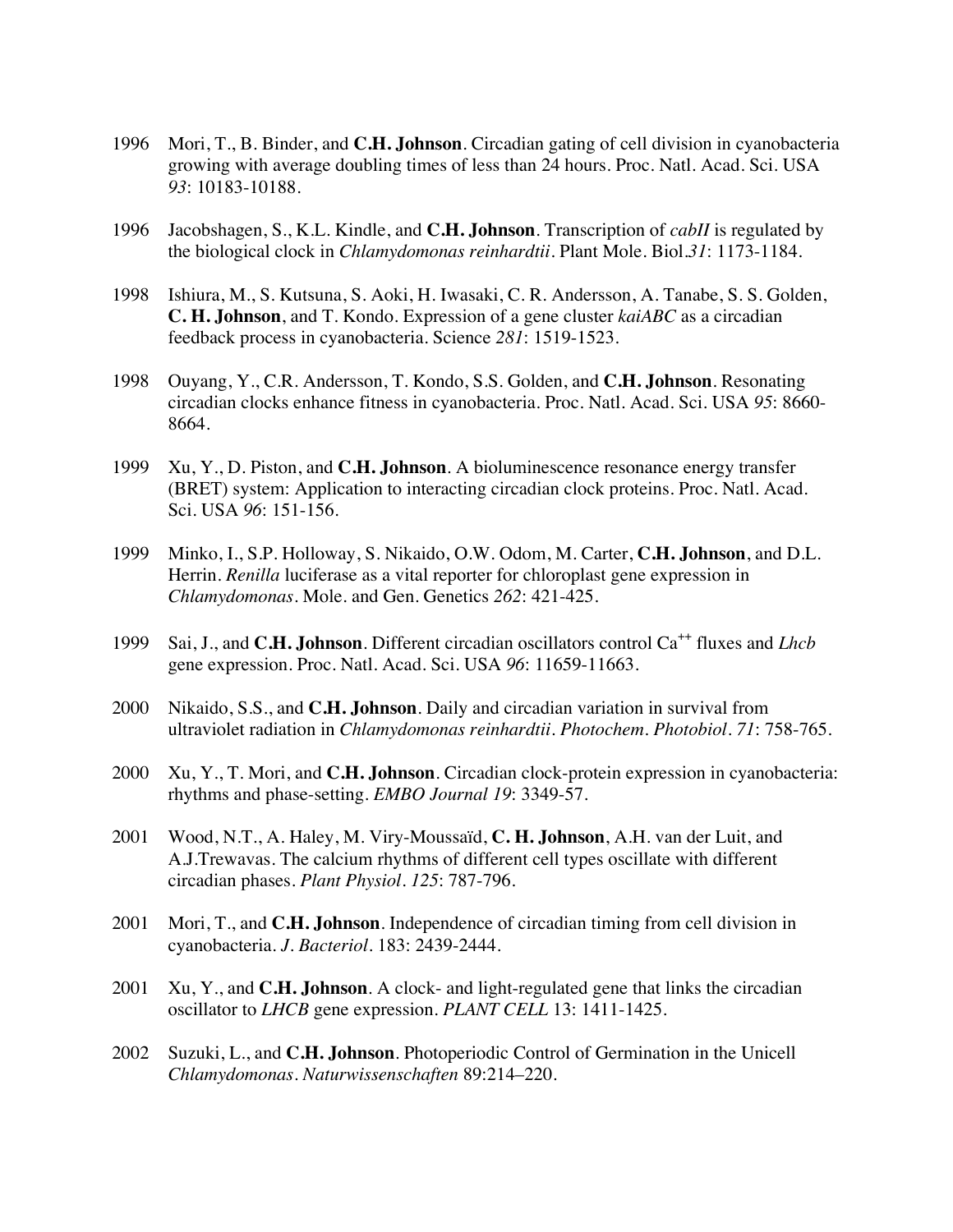- 2002 Schoenhard, J.A., M. Eren, **C.H. Johnson**, and D.E. Vaughan. Alternative splicing yields novel BMAL2 variants: tissue distribution and functional characterization. *Am. J. Physiol.* 283: C103-C114.
- 2002 Sai, J., and **C.H. Johnson**. Dark-stimulated calcium ion fluxes in the chloroplast stroma and cytosol. *PLANT CELL* 14: 1279–1291.
- 2002 Mori, T., S. V. Saveliev, Y. Xu, W. F. Stafford, M. M. Cox, R. B. Inman, and **C. H. Johnson**. Circadian Clock Protein KaiC forms ATP-dependent Hexameric Rings and Binds DNA. *Proc. Natl. Acad. Sci. USA* 99: 17203–17208.
- 2003 Schoenhard, J.A., Smith, L.H., Painter, C.A., Eren, M., **Johnson, C.H.,** and Vaughan, D.E. Regulation of the PAI-1 promoter by circadian clock components: differential activation by BMAL1 and BMAL2. *Journal of Molecular and Cellular Cardiology* 35: 473-481.
- 2003 Xu, Y., T. Mori, and **C.H. Johnson**. Cyanobacterial circadian clockwork: roles of KaiA, KaiB, and the *kaiBC* promoter in regulating KaiC. *EMBO Journal* 22: 2117-2126.
- 2003 Kolar, J., **C.H. Johnson**, and I. Machackova. Exogenously applied melatonin (N-acetyl-5-methoxytryptamine) affects flowering of the short-day plant *Chenopodium rubrum*. *Physiologia Plantarum* 118: 605-612.
- 2003 Izumo, M., **C.H. Johnson**, and S. Yamazaki. Circadian gene expression in mammalian fibroblasts revealed by real-time luminescence reporting: temperature compensation and damping. *Proc. Natl. Acad. Sci. USA* 100: 16089–16094.
- 2004 Min, H.,Y. Liu, **C. H. Johnson**, and Susan S. Golden. Phase determination of circadian gene expression in *Synechococcus elongatus* PCC 7942. *J. Biol. Rhythms* 19: 103-112.
- 2004 Subramanian, C., B.-H. Kim, N.N. Lyssenko, X. Xu, **C.H. Johnson, a**nd A.G. von Arnim. The *Arabidopsis* repressor of light signaling, COP1, is regulated by nuclear exclusion; mutational analysis by bioluminescence resonance energy transfer. *Proc. Natl. Acad. Sci. USA* 101: 6798-6802.
- 2004 Woelfle, M.A., Y. Ouyang, K. Phanvijhitsiri, and **C.H. Johnson**. The adaptive value of circadian clocks: An experimental assessment in cyanobacteria. *Current Biology* 14: 1481–1486.
- 2004 Pattanayek, R., J. Wang, T. Mori, Y. Xu, **C.H. Johnson**, and M. Egli. Visualizing a circadian clock protein: crystal structure of KaiC and functional insights. *Molecular Cell* 15: 375–388.
- 2004 Xu, Y., T. Mori, R. Pattanayek, S. Pattanayek, M. Egli, and **C.H. Johnson**. Identification of Key Phosphorylation Sites in the Circadian Clock Protein KaiC by Crystallographic and Mutagenetic Analyses. *Proc. Natl. Acad. Sci. USA* 101: 13933-13938.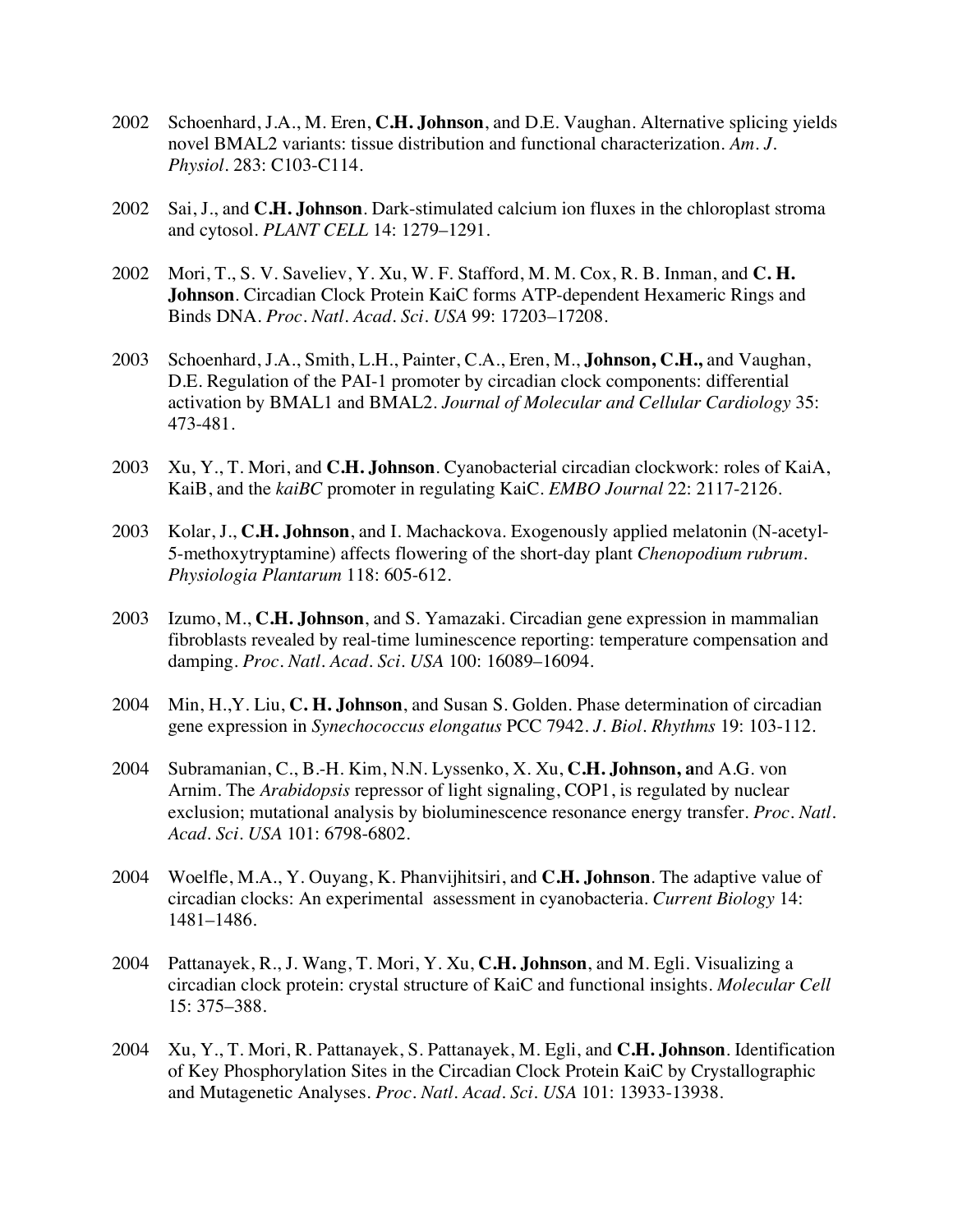- 2006 Pattanayek, R., D.R. Williams, S. Pattanayek, Y. Xu, T. Mori, **C.H. Johnson**, P.L. Stewart, and M. Egli. Analysis of KaiA-KaiC protein interactions in the cyano-bacterial circadian clock using hybrid structural methods. *EMBO Journal* 25: 2017-2028.
- 2006 Subramanian, C., J.-C. Woo, X. Cai, X. Xu, S. Servick, **C.H. Johnson**, A. Nebenfuhr, and A. von Arnim. A suite of tools and application notes for *in vivo* protein interaction assays using Bioluminescence Resonance Energy Transfer (BRET). *Plant Journal* 48: 138-152.
- 2006 Izumo, M., T.R. Sato, M. Straume, and **C.H. Johnson**. Quantitative analyses of circadian gene expression in mammalian cell cultures. *PLoS Computational Biology* 2: e136.
- 2007 Mori, T., D.R. Williams, M.O. Byrne, X. Qin, H.S. Mchaourab, M. Egli, P.L. Stewart, and **C.H. Johnson**. Elucidating the Ticking of an *in vitro* Circadian Clockwork. *PLoS*  Biology 5: e93.
- 2007 Fan, Y., A. Hida, D.A. Anderson, M. Izumo, and **C.H. Johnson**. Cycling of CRYPTOCHROME Proteins Is Not Necessary for Circadian-Clock Function in Mammalian Fibroblasts. *Current Biology* 17: 1091–1100. PubMed # 17583506; NIHMSID # 400586
- 2007 Xu, X., M. Soutto, Q. Xie, S. Servick, C. Subramanian, A. von Arnim, and **C.H. Johnson**. Imaging Protein Interactions with BRET in Plant and Mammalian Cells and Tissues. *Proc. Natl. Acad. Sci. USA* 104: 10264-10269.
- 2007 Woelfle, M.A., Y. Xu, X. Qin, and **C.H. Johnson**. Circadian rhythms of superhelical status of DNA in cyanobacteria. *Proc. Natl. Acad. Sci. USA* 104: 18819–18824.
- 2007 Bonneau, R., M.T. Facciotti, D.J. Reiss, A.K. Schmid, M.Pan, A. Kaur, V. Thorsson, P. Shannon, M.H. Johnson, C.J. Bare, W. Longabaugh, M. Vuthoori, K. Whitehead, A. Madar, L. Suzuki, T. Mori, D.-E. Chang, J. DiRuggiero, **C.H. Johnson**, L. Hood and N.S. Baliga. A predictive model for transcriptional control of physiology in a free living cell. *CELL* 131: 1354-65.
- 2007 Xu, X., C.T. Hotta, A.N. Dodd, J. Love, R. Sharrock, Y.W. Lee, Q. Xie, **C.H. Johnson**, and A.A.R. Webb. Distinct light and clock modulation of cytosolic free  $Ca^{2+}$  oscillations and rhythmic *CHLOROPHYLL A/B BINDING PROTEIN2* promoter activity in *Arabidopsis*. *Plant CELL* 19: 3474-90.
- 2008 Pattanayek, R, Williams, DR, Pattanayek, S, Mori, T, Johnson, CH, Stewart, PL, Egli, M. Structural model of the circadian clock KaiB-KaiC complex and mechanism for modulation of KaiC phosphorylation. *EMBO J.* 27: 1767-78. PMID: 18497745, PMCID: PMC2435126
- 2008 Ciarleglio, C.M., K. Ryckman, S.V. Servick, A. Hida, S. Robbins, N. Wells, J. Hicks,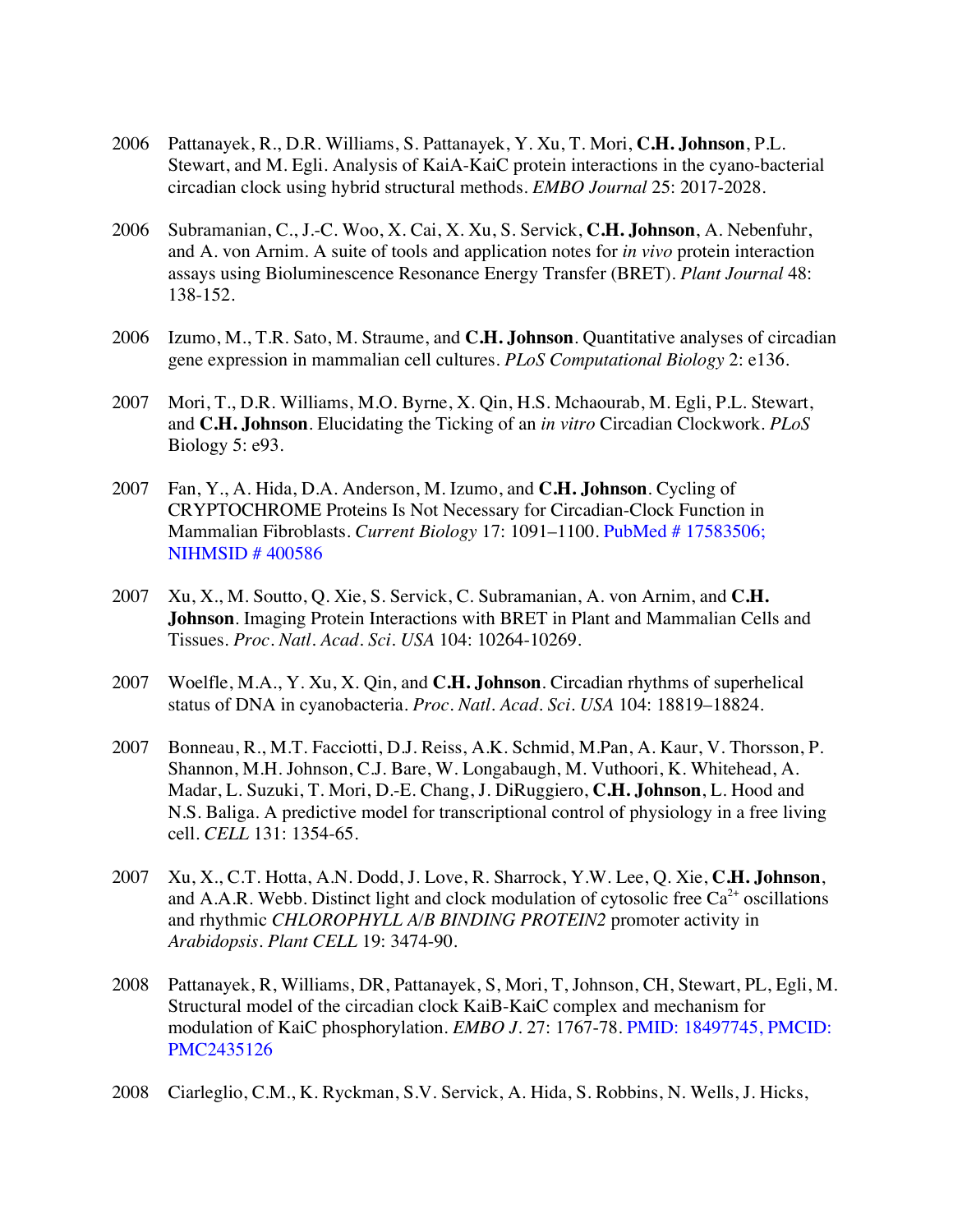S.A. Larson, J.P. Wiedermann, K. Carver, N. Hamilton, K.K. Kidd, J.R. Kidd, J.R. Smith, J. Friedlaender, D.G. McMahon, S. Williams, M.L. Summar, and **C.H. Johnson**. Genetic Differences in Human Circadian Clock Genes Among Worldwide Populations. *J. Biol. Rhythms* 23: 330-340. NIHMSID:NIHMS75029.

- 2008 Robertson, J.B., C.C. Stowers, E. Boczko, and **C.H. Johnson**. Real-time Luminescence Monitoring of Cell-cycle and Respiratory Oscillations in Yeast. *Proc. Natl. Acad. Sci. USA* 105: 17988–17993. PMID: 19004762, PMCID: PMC2584751
- 2008 Vougogiannopoulou, K., Y. Ferandin, K. Bettayeb, V. Myrianthopoulos, O. Lozach, Y. Fan, **C.H. Johnson**, P. Magiatis, A.-L. Skaltsounis, E. Mikros, and L. Meijer. Soluble 3', 6-substituted indirubins with enhanced selectivity towards glycogen synthase kinase -3 alter circadian period. *J. Med. Chem.* 51: 6421–6431. NIHMSID:NIHMS75229
- 2008 Hotta, C.T., X. Xu, Q. Xie, A.N. Dodd, **C. H. Johnson**, and A.A. Webb. Are there multiple circadian clocks in plants? *Plant Signal Behav*. 3: 342-4. PMID: 19841666, PMCID: PMC2634278
- 2009 Wang, Y., J. Jia, H. Bu, Y. Zhao, Y. Xu, **C.H. Johnson**, and J. Kolar. Genetic transformation of *Nicotiana tabacum L*. by *Agrobacterium tumefaciens* carrying genes in the melatonin synthesis pathway and the enhancement of antioxidative capability in transgenic plants. *Chinese Journal of Biotechnology* (in Chinese, abstract in English) 25: 1014-1021.
- 2009 Robertson, J.B., Y. Zhang, **C.H. Johnson**. Light Emitting Diode Flashlights as Effective and Inexpensive Light Sources for Fluorescence Microscopy. *J. Microscopy* 236: 1-4. NIHMSID:NIHMS131641; PMID: 19772530
- 2009 Xu, X., R. Graeff, Q. Xie, K.L. Gamble, T. Mori, **C.H. Johnson**. The *Arabidopsis* Circadian Clock Incorporates a cADPR-Based Feedback Loop. *Science* 326: 230-b (Online Technical Comment). PMID: 19815758, PMCID: PMC2934760
- 2009 Xu, Y., T. Mori, X. Qin, H. Yan, M. Egli, **C.H. Johnson**. Intramolecular Regulation of Phosphorylation Status of the Circadian Clock Protein KaiC. *PLoS ONE* 4: e7509. PMID: 19946629, PMCID: PMC2778140
- 2009 Pattanayek, R., T. Mori, Y. Xu, S. Pattanayek, **C.H. Johnson**, M. Egli. Structures of KaiC Circadian Clock Mutant Proteins: A New Phosphorylation Site at T426 and Mechanisms of Kinase, ATPase and Phosphatase. *PLoS ONE* 4: e7529. PMID: 19956664, PMCID: PMC2777353
- 2010 Shi, S., A. Hida, O.P. McGuinness, D.H. Wasserman, S. Yamazaki, **C.H. Johnson**. Circadian Clock Gene *Bmal1* Is Not Essential; Functional Replacement with its Paralog, *Bmal2*. *Current Biology* 20: 316-321. NIHMSID: NIHMS168172.
- 2010 Qin, X., M. Byrne, Y. Xu, T. Mori, and **C.H. Johnson**. Coupling of a core post-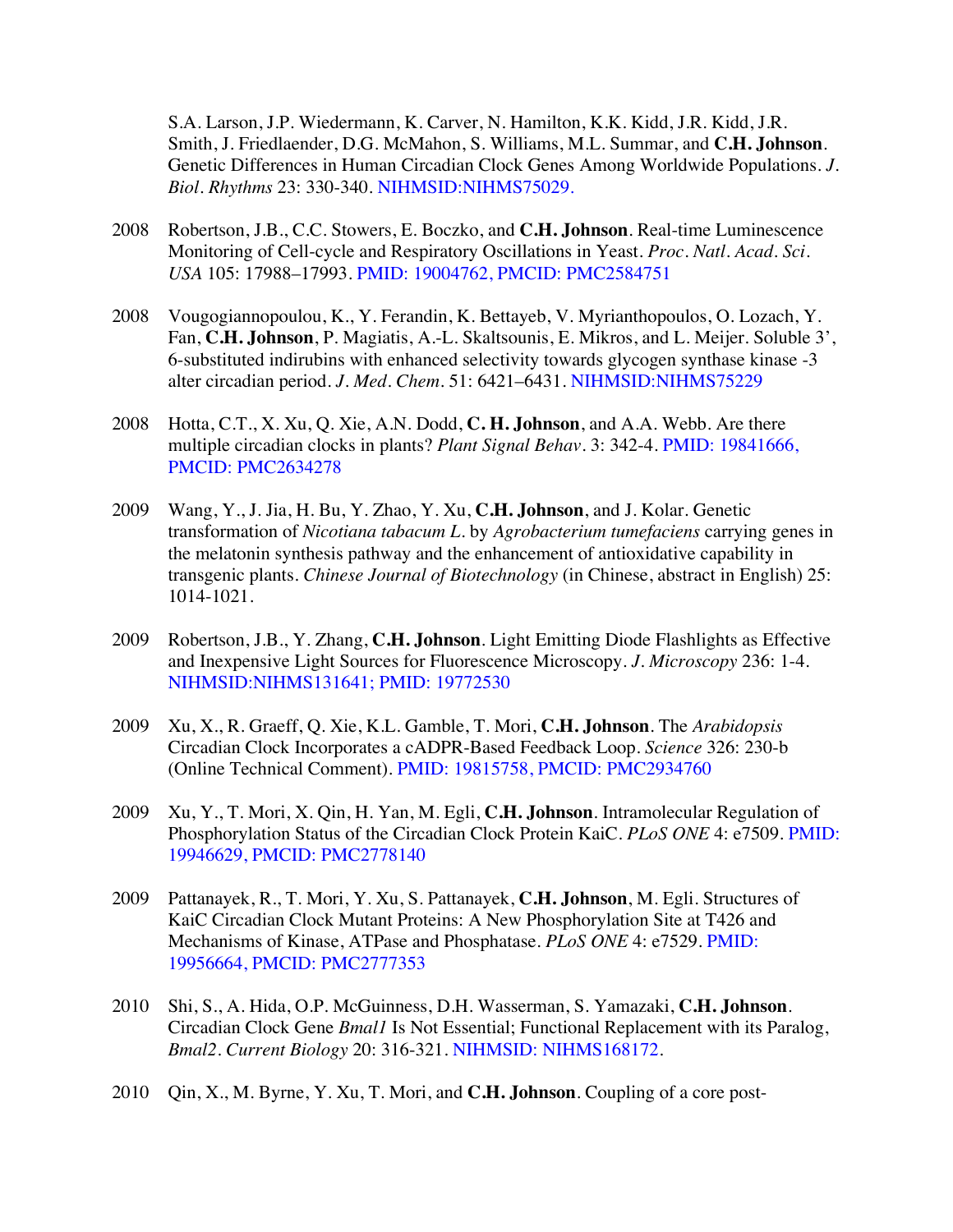translational pacemaker to a slave transcription/translation feedback loop in a circadian system. *PLoS Biology* 8: e1000394. PMID: 20563306; PMCID: PMC2885980.

- 2010 Qin, X., M. Byrne, T. Mori, P. Zou, D.R. Williams, H. Mchaourab, and **C.H. Johnson**. Intermolecular Associations Determine the Dynamics of the Circadian KaiABC Oscillator. *Proc. Natl. Acad. Sci. USA* 107: 14805-10. PMID: 20679240; PMCID: PMC2930409.
- 2011 Gamble, K.L., A.A. Motsinger-Reif, A. Hida, H.M. Borsetti, S.V. Servick, C.M. Ciarleglio, S. Robbins, J. Hicks, K. Carver, N. Hamilton, N. Wells, M.L. Summar, D.G. McMahon, and **C.H. Johnson**. Shift Work in Nurses: Contribution of Phenotypes and Genotypes to Adaptation. *PLoS ONE* 6: e18395. PMID: 21533241; PMCID: PMC3076422.
- 2011 Pattanayek, R., D.R. Williams, G. Rossi, S. Weigand, T. Mori, **C.H. Johnson**, P.L. Stewart, M. Egli. Combined SAXS/EM Based Models of the *S. elongatus* Post-Translational Circadian Oscillator and its Interactions with the Output His-Kinase SasA. *PLoS ONE* 6: e23697. PMID: 21887298; PMCID: PMC3161067.
- 2012 Egli, M., T. Mori, R. Pattanayek, Y. Xu, X. Qin, and **C.H. Johnson**. Dephosphorylation of the Core Clock Protein KaiC in the Cyanobacterial KaiABC Circadian Oscillator Proceeds via an ATP Synthase Mechanism. *Biochemistry* 51: 1547−1558. PMID: 22304631; PMCID: PMC3293397.
- 2012 Zhang, Y., Q. Xie, J.B. Robertson, and **C.H. Johnson**. pHlash: A New Genetically Encoded and Ratiometric Luminescence Sensor of Intracellular pH. *PLoS ONE* 7: e43072. PMID: 22905204, PMCID: PMC3419163
- 2012 Edgar, R.S., E.W. Green, Y. Zhao, G. van Ooijen, M. Olmedo, X. Qin, Y. Xu, M. Pan, U.K. Valekunja, K.A. Feeney, E.S. Maywood, M.H. Hastings, N.S. Baliga, M. Merrow, A.J. Millar, **C.H. Johnson**, C.P. Kyriacou, J.S. O'Neill, A.B. Reddy. Peroxiredoxins are conserved markers of circadian rhythms. *Nature* 485: 459-64. PMID: 22622569; PMCID: PMC3398137
- 2013 Ma, P., M.A. Woelfle, and **C.H. Johnson**. An Evolutionary Fitness Enhancement Conferred by the Circadian System in Cyanobacteria. Special issue on "Functionality and Dynamics in Biological Systems." *Chaos, Solitons & Fractals* 50: 65-74. NIHMSID: NIHMS431113; PMID: 23626410; PMCID: PMC3633149
- 2013 Xu, Y., P. Ma, P. Shah, A. Rokas, Y. Liu, **C.H. Johnson**. Non-optimal codon usage is a mechanism to achieve circadian clock conditionality. *Nature* 495: 116-20. NIHMSID: NIHMS440833, PMID: 23417065; PMCID: PMC3593822
- 2013 Egli, M., R. Pattanayek, J. Sheehan, Y. Xu, T. Mori, J. Smith, **C.H. Johnson**. Loop-Loop Interactions Regulate KaiA-Stimulated KaiC Phosphorylation in the Cyanobacterial KaiABC Circadian Clock. *Biochemistry* 52: 1208-1220. PMID: 23351065; PMCID: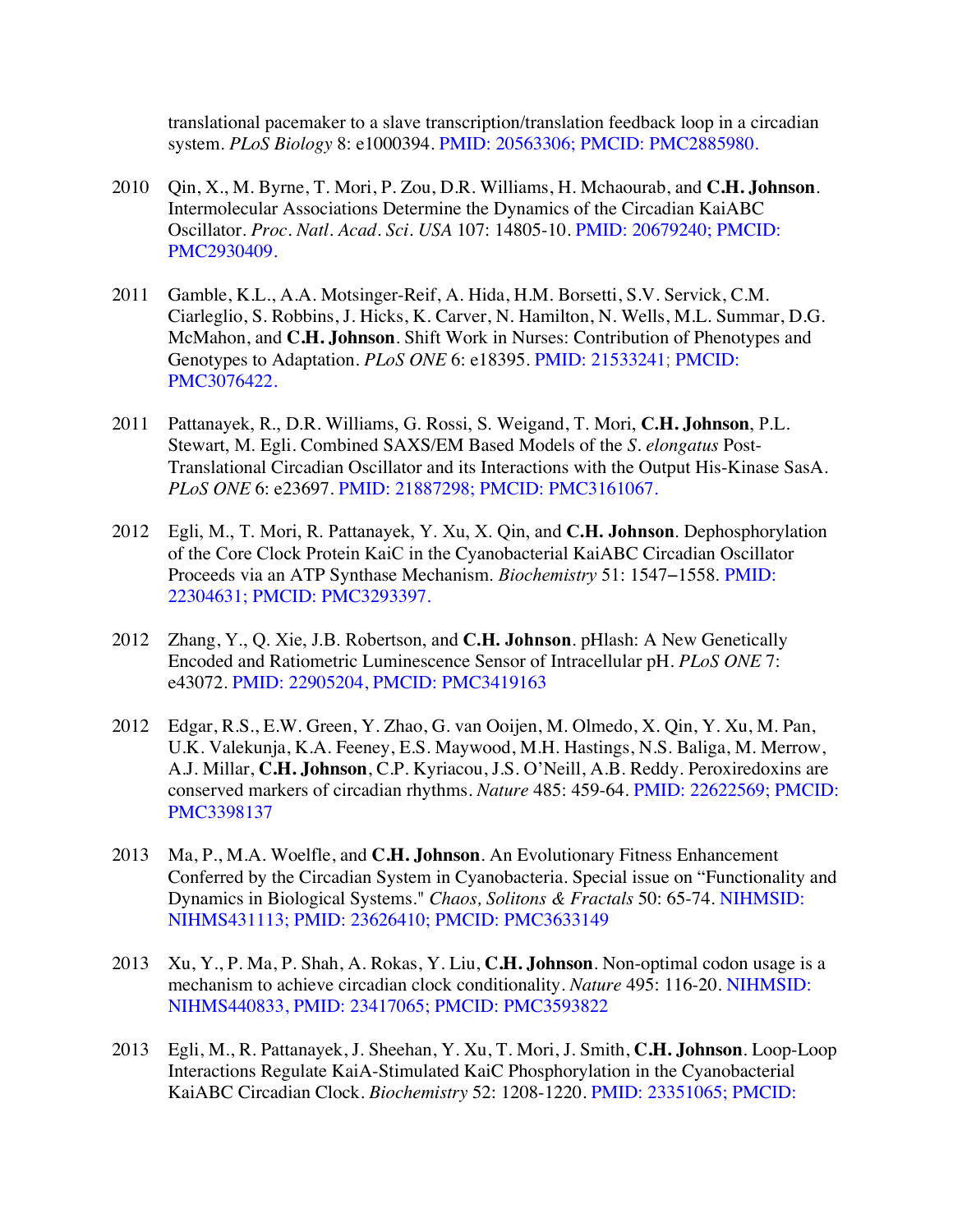PMC3587310

- 2013 Shi, S., T. Ansari, O.P. McGuinness, D.H. Wasserman, **C.H. Johnson**. Circadian disruption leads to insulin resistance and obesity. *Current Biology* 23: 372-81. NIHMS437624, PMID: 23434278
- 2013 Villarreal, S.A., R. Pattanayek, D.R. Williams, T. Mori, X. Qin, **C.H. Johnson**, M. Egli, and P.L. Stewart. CryoEM and Molecular Dynamics of the Circadian KaiB–KaiC Complex Indicates KaiB Monomers Interact with KaiC and Block ATP Binding Clefts. *J. Molecular Biology* 425: 3311–3324. PMID: 23796516
- 2013 Xu, Y., P.D. Weyman, M. Umetani, J. Xiong, X. Qin, Q. Xu, H. Iwasaki, and **C. H. Johnson**. Circadian Yin-Yang regulation and its manipulation to globally reprogram gene expression. *Current Biology* 23: 2365-2374. PMID: 24210617
- 2013 Robertson, J.B., C. R. Davis, and **C. H. Johnson**. Visible light alters yeast metabolic rhythms by inhibiting respiration. *PNAS* 110: 21130-21135. PMID: 24297928
- 2014 Pattanayek, R., Y. Xu, A. Lamichhane, **C.H. Johnson**, and M. Egli. An arginine tetrad as mediator of input-dependent and -independent ATPases in the clock protein KaiC. Acta Crystallographica Section D, Biological Crystallography, accepted.
- 2014 Yan Y, Jiang L, Aufderheide KJ, Wright GA, Terekhov A, Costa L, Qin K, McCleery WT, Fellenstein JJ, Ustione A, Robertson JB, **Johnson CH**, Piston DW, Hutson MS, Wikswo JP, Hofmeister W, Janetopoulos C. A Microfluidic-Enabled Mechanical Microcompressor for the Immobilization of Live Single- and Multi-Cellular Specimens. Microsc Microanal. In press.

# REVIEWS AND BOOK CHAPTERS:

- 1985 Hastings, J. W., H. Broda, and **C.H. Johnson**. Phase and period effects of physical and chemical factors. Do cells communicate? In: *Temporal Order*, L. Rensing and N. I. Jaeger, eds. (Springer-Verlag), pp. 213-221.
- 1985 **Johnson, C. H.**, and J. W. Hastings. Bioluminescence and Chronobiology. In: Photobiology 1984, Longworth, Jaffer, and Shropshire, eds. (Praeger, New York), pp. 189-193.
- 1986 **Johnson, C. H.**, and J. W. Hastings. The elusive mechanism of circadian clocks. *American Scientist* 74: 29-36.
- 1992 **Johnson, C. H.**, T. Kondo, and K. Goto. Circadian rhythms in *Chlamydomonas*. In: Circadian Clocks from Cell to Human; Proceedings of the Fourth Sapporo Symposium on Biological Rhythms (Hokkaido University Press), pp. 139-155.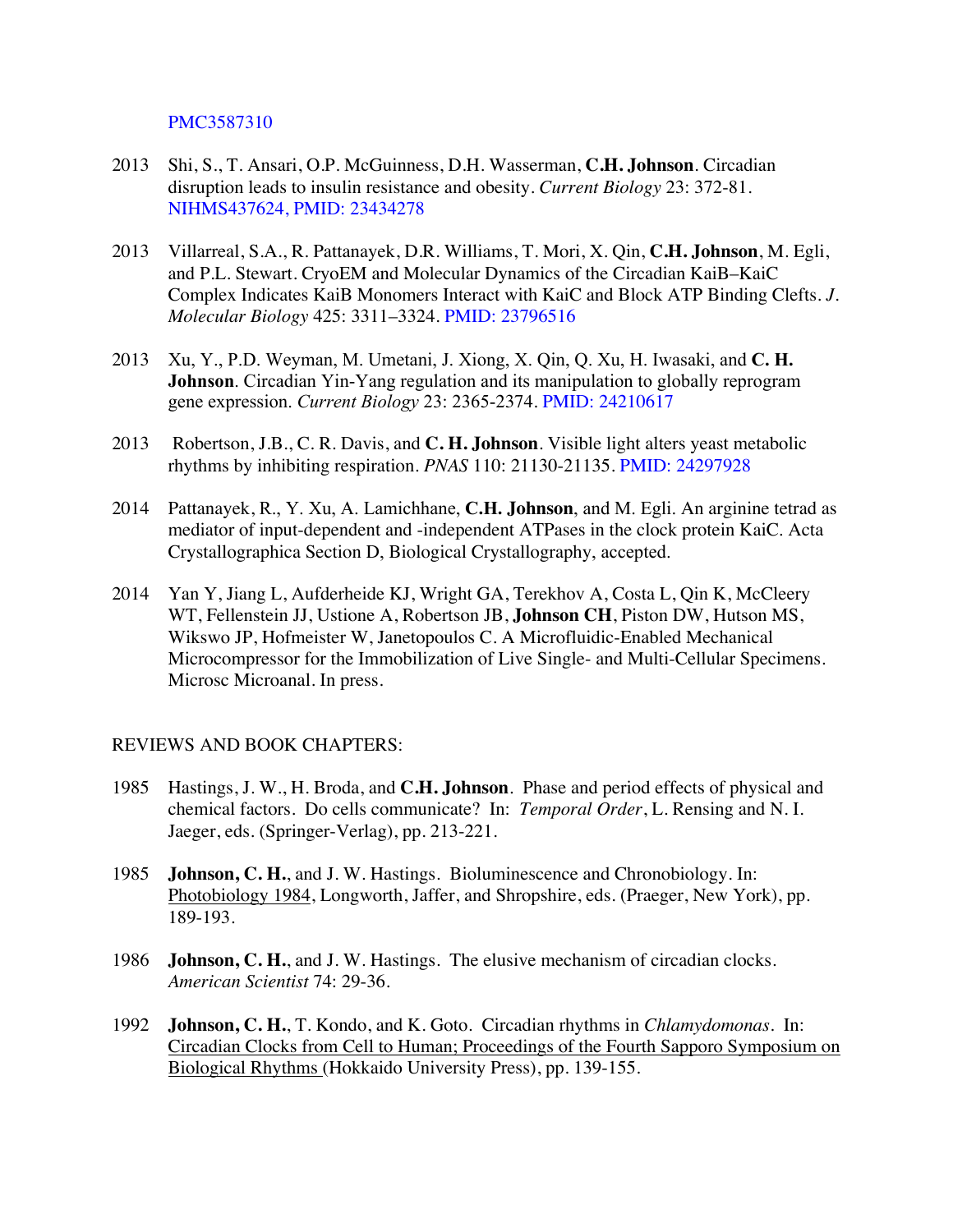- 1992 **Johnson, C. H.** Phase response curves: what can they tell us about circadian clocks? In: Circadian Clocks from Cell to Human; Proceedings of the Fourth Sapporo Symposium on Biological Rhythms (Hokkaido University Press), pp. 209-246.
- 1994 **Johnson, C. H.** Illuminating the clock: circadian photobiology*. Seminars in Cell Biology* 5: 355-362.
- 1994 Kondo, T., M. Ishiura, S.S. Golden, and **C.H. Johnson.** Circadian rhythms of cyanobacteria expressed from a luciferase reporter gene. In: Evolution of Circadian Clock, eds. T. Hiroshige and K. Honma (Hokkaido University Press, Sapporo), pp. 59-73.
- 1995 **Johnson, C. H.** Photobiology of circadian rhythms. In: CRC Handbook of Organic Photochemistry and Photobiology, Horspool and Song, eds. (CRC Press, Boca Raton, FL), pp. 1602-1610.
- 1996 **Johnson, C.H.**, S.S. Golden, M. Ishiura, and T. Kondo. Circadian clocks in prokaryotes. *Mole. Microbiol.* 21: 5-11.
- 1997 S.S. Golden, M. Ishiura, **C.H. Johnson**, and T. Kondo. Cyanobacterial circadian rhythms. *Annu. Rev. Plant Physiol. and Plant Mole. Biol.*48: 327-354.
- 1998 S.S. Golden, M. Ishiura, **C.H. Johnson**, and T. Kondo. Circadian rhythms in cyanobacteria. In: Microbial Responses to Light and Time. M.X. Caddick, S. Baumberg, D.A. Hodgson, and M.K. Phillips-Jones, eds. (Cambridge Univ. Press, Cambridge, U.K.), pp. 225-236.
- 1998 **Johnson, C.H.**, M. Knight, A. Trewavas, and T. Kondo. A clockwork green: circadian programs in photosynthetic organisms. Chapter 1 in: Biological Rhythms and Photoperiodism in Plants. P. Lumsden and A. Millar, eds. (BIOS Scientific Publishers, Oxford), pp. 1-34.
- 1998 **Johnson, C.H.**, S.S. Golden, and T. Kondo. Adaptive significance of circadian programs in cyanobacteria. *Trends in Microbiol.* 6: 407-410.
- 1998 Golden, S.S., **C.H. Johnson**, and T. Kondo. The cyanobacterial circadian system: a clock apart. *Curr. Opin. Microbiol.* 1: 669-673.
- 1999 **Johnson, C.H.,** and S.S. Golden. Circadian programs in cyanobacteria: adaptiveness and mechanism. *Annual Review of Microbiology* 53: 389-409.
- 1999 **Johnson, C.H**. Forty years of PRCs–what have we learned? *Chronobiol. Int.* 16: 711- 743.
- 1999 Lakin-Thomas, P.L., and **C.H. Johnson**. Commentary: molecular and cellular models of circadian systems. *J. Biol. Rhythms* 14: 486-489.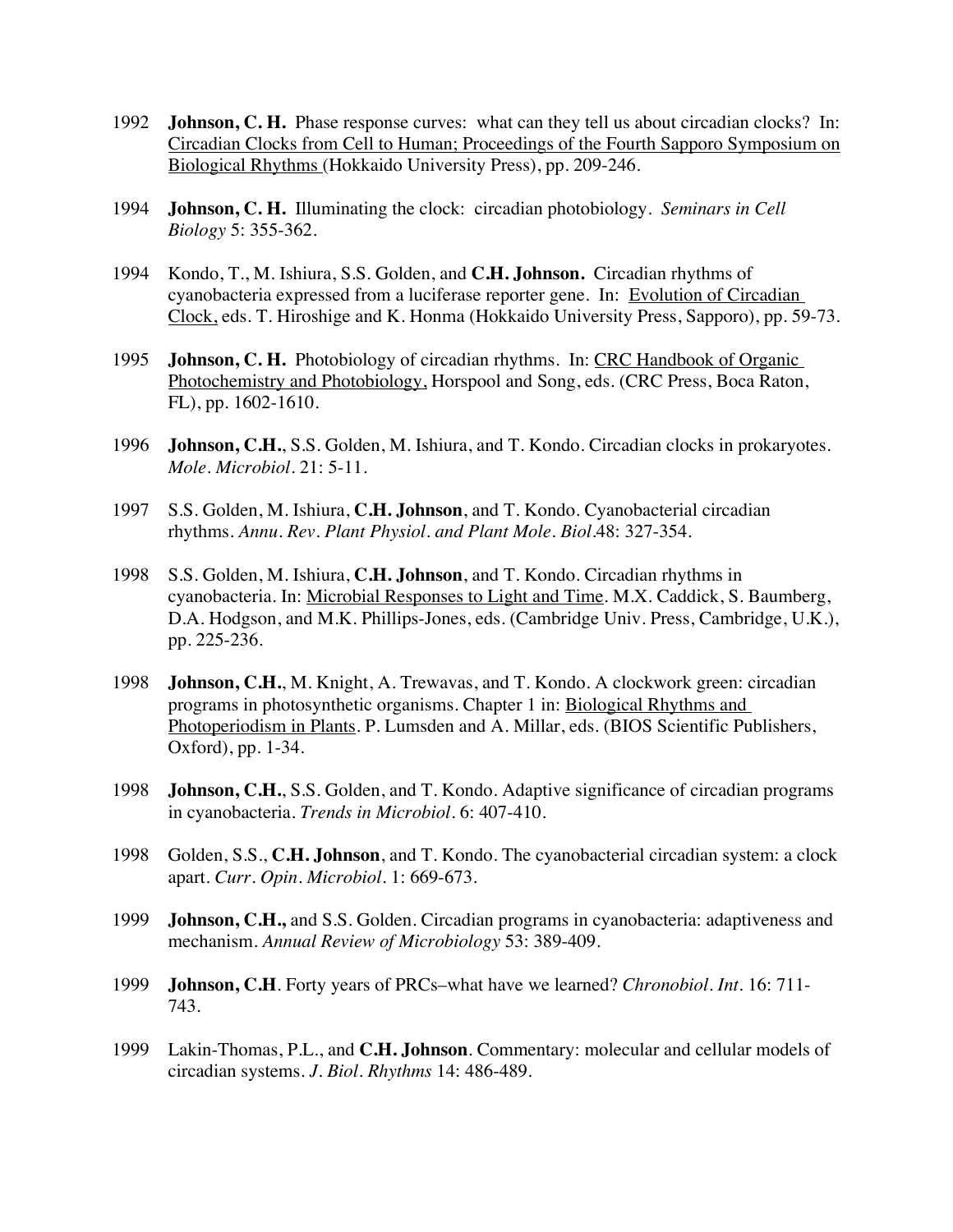- 1999 Xu, Y, D.W. Piston, and **C.H. Johnson**. Resonance energy transfer as an emerging strategy for monitoring protein-protein interactions *in vivo*: BRET *vs*. FRET. *Spectrum 12*: 9-14.
- 2000 Mori, T., and **C.H. Johnson**. Circadian control of cell division in unicellular organisms. In: Progress in Cell Cycle Research, Volume 4. L. Meijer, A. Jezequel, and B. Ducommun, eds. (Kluwer Academic/Plenum Press, N.Y.), pp. 185-192.
- 2001 **Johnson, C.H.**, S.S. Golden, and T. Kondo. Circadian Rhythms in Cyanobacteria. In: *Nature Encyclopedia of Life Sciences*, Nature Publishing Group, London: www.els.net.
- 2001 **Johnson, C.H.** Endogenous timekeepers in photosynthetic organisms. *Annu. Rev. Physiol*. 63: 695-728.
- 2001 DasSarma, S., S.P. Kennedy, B. Berquist, W.V. Ng, N.S. Baliga, J.L. Spudich, M.P. Krebs, J.A. Eisen, **C.H. Johnson**, L. Hood. Genomic perspective on the photobiology of *Halobacterium* species NRC-1, a phototrophic, phototactic, and UV-tolerant haloarchaeon. *Photosynthesis Res*. 70: 3-17.
- 2001 Mori, T., and **C.H. Johnson**. Circadian programming in cyanobacteria. *Sem. Cell Develop. Biol*. 12: 271-278.
- 2001 Suzuki, L., and **C.H. Johnson**. Algae know the time of day: circadian and photoperiodic programs. *J. Phycol.* 37: 1-10.
- 2001 **Johnson, C.H**., and T. Kondo. Circadian rhythms in unicellular organisms. In: Handbook of Behavioral Neurobiology (Plenum Press). Chapter 3, pp. 61-77.
- 2002 Xu, Y., A. Kanauchi, D.W. Piston, and **C.H. Johnson**. Resonance energy transfer as an emerging technique for monitoring protein-protein interactions *in vivo*: BRET *vs.* FRET. In: Luminescence BioTechnology, K. Van Dyke, C. Van Dyke and K. Woodfork, eds. (CRC Press, N.Y.), pp. 529-538.
- 2002 Xu, Y., D. Piston, and **C.H. Johnson**. BRET assays for protein-protein interactions in living cells. In: Green Fluorescent Protein: Applications and Protocols (Methods in Molecular Biology series). Editor, B.W. Hicks (Humana Press, Totowa, N.J.), pp. 121- 133.
- 2003 Hastings, J. W. and **C. H. Johnson**. Bioluminescence and chemiluminescence. In *Methods in Enzymology; Biophotonics* A. G. Mariott and I. Parker, eds. Volume 360, pp. 75-104.
- 2003 Xu, Y., A. Kanauchi, A.G. von Arnim, D.W. Piston, and **C.H. Johnson.** Bioluminescence resonance energy transfer: monitoring protein-protein interactions in living cells. In *Methods in Enzymology; Biophotonics* A. G. Mariott and I. Parker, eds. Volume 360, pp. 289-301.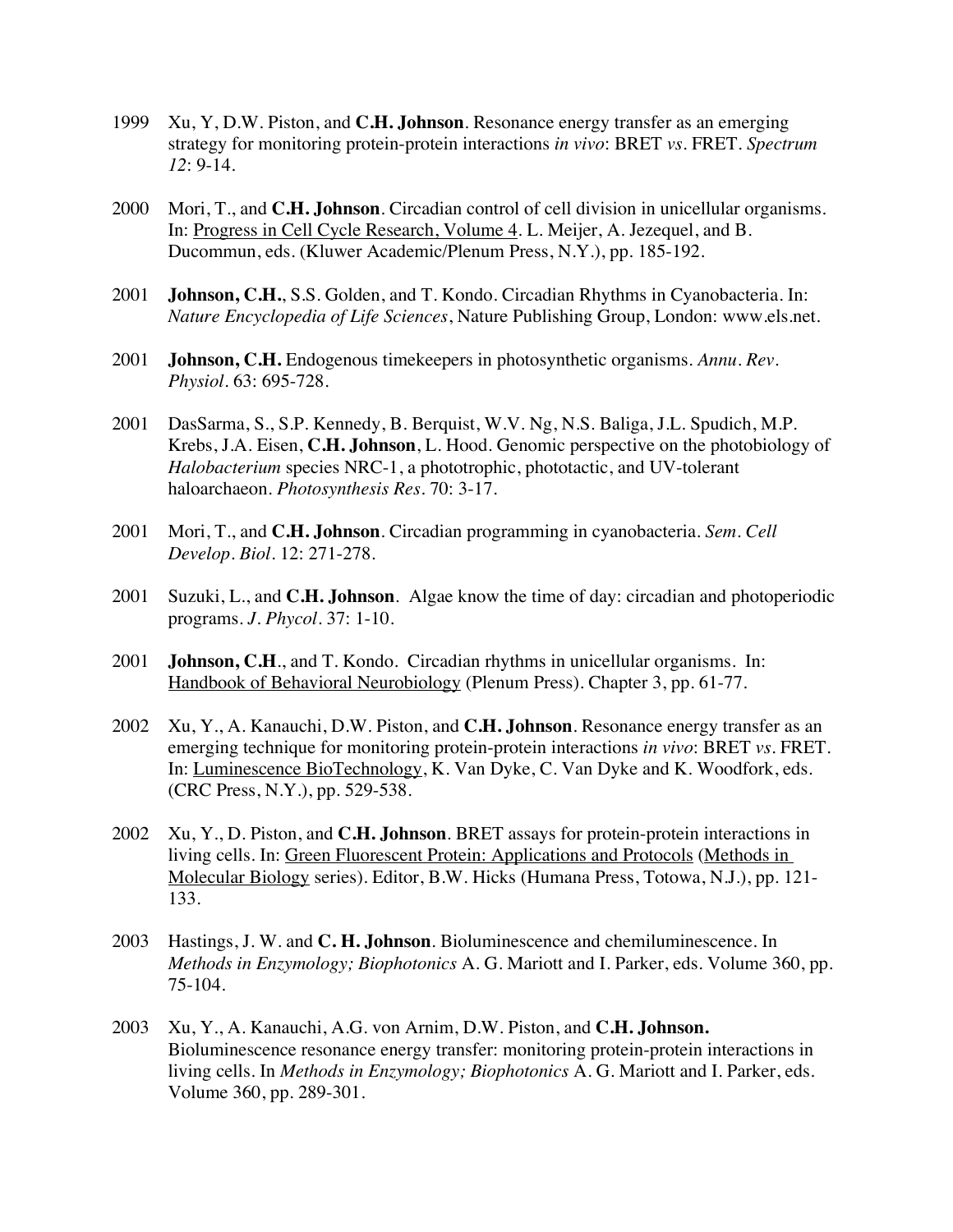- 2003 **Johnson, C.H.**, J.A. Elliott, and R.G. Foster. Entrainment of circadian programs. *Chronobiology International* 20: 741-774.
- 2004 **Johnson, C.H.**, J.A. Elliott, R.G. Foster, Ken-Ichi Honma, and Richard Kronauer. Fundamental properties of circadian rhythms. Chapter 3 in: Chronobiology: Biological Timekeeping. J.C. Dunlap, J.J. Loros, and P.J. DeCoursey. (Sinauer; Sunderland, MA), pp. 66-105.
- 2004 **Johnson, C.H.** Global orchestration of gene expression by the biological clock of cyanobacteria. *Genome Biology* 5: 217.1-217.4.
- 2004 **Johnson, C.H.** Precise circadian clocks in prokaryotic cyanobacteria. *Current Issues in Molecular Biology* 6: 103-110.
- 2004 Subramanian, C., Y. Xu, **C.H. Johnson**, and A.G. von Arnim. *In vivo* detection of protein-protein interaction in plant cells using BRET. IN: Signal Transduction Protocols (Methods in Molecular Biology series). Editors, R.C. Dickson and M.D. Mendenhall (Humana Press, Totowa, N.J.), vol. 284, pages 271-286.
- 2004 **Johnson, C.H.** and M. Egli. Visualizing a biological clockwork's cogs. *Nature Structural and Molecular Biology* 11: 584-585.
- 2004 **Johnson, C.H.** As time glows by in bacteria. *Nature* 430: 23-24.
- 2005 Mittag, M., S. Kiaulehn, and **C.H. Johnson**. The circadian clock in *Chlamydomonas reinhardtii*: What is it for? What is it similar to? *Plant Physiol*. 137: 399–409.
- 2005 **Johnson, C.H.** Testing the adaptive value of circadian systems. *Methods in Enzymology* 393: 818-837 (M.W. Young, ed.).
- 2005 Soutto M., Y. Xu, and **C. H. Johnson**. Bioluminescence RET (BRET): techniques and potential. In: Molecular Imaging: FRET Microscopy and Spectroscopy. A. Periasamy and R.N. Day, eds. (Oxford University Press, NY), pp. 260-271.
- 2005 **Johnson, C.H.** and C.P. Kyriacou. Clock evolution and adaptation: whence and whither? Chapter 10 in Endogenous Plant Rhythms (eds. A.J.W. Hall and H. McWatters), Blackwell Publishing Ltd, Oxford, pp. 237-260.
- 2006 **Johnson, C.H.**, and S.S. Golden. Circadian Rhythms in Cyanobacteria. In: *Nature Encyclopedia of Life Sciences*, Nature Publishing Group, London: www.els.net.
- 2006 **Johnson, C.H.,** R. Shingles, and W.F. Ettinger. Regulation and role of Ca<sup>++</sup> fluxes in the chloroplast. In: R.R. Wise and J.K. Hoober (eds). Chapter 20 in The Structure and Function of Plastids. Vol. 23. In Govindjee (series ed) *Advances in Photosynthesis and Respiration*, Kluwer Academic Press, pp. 403-416.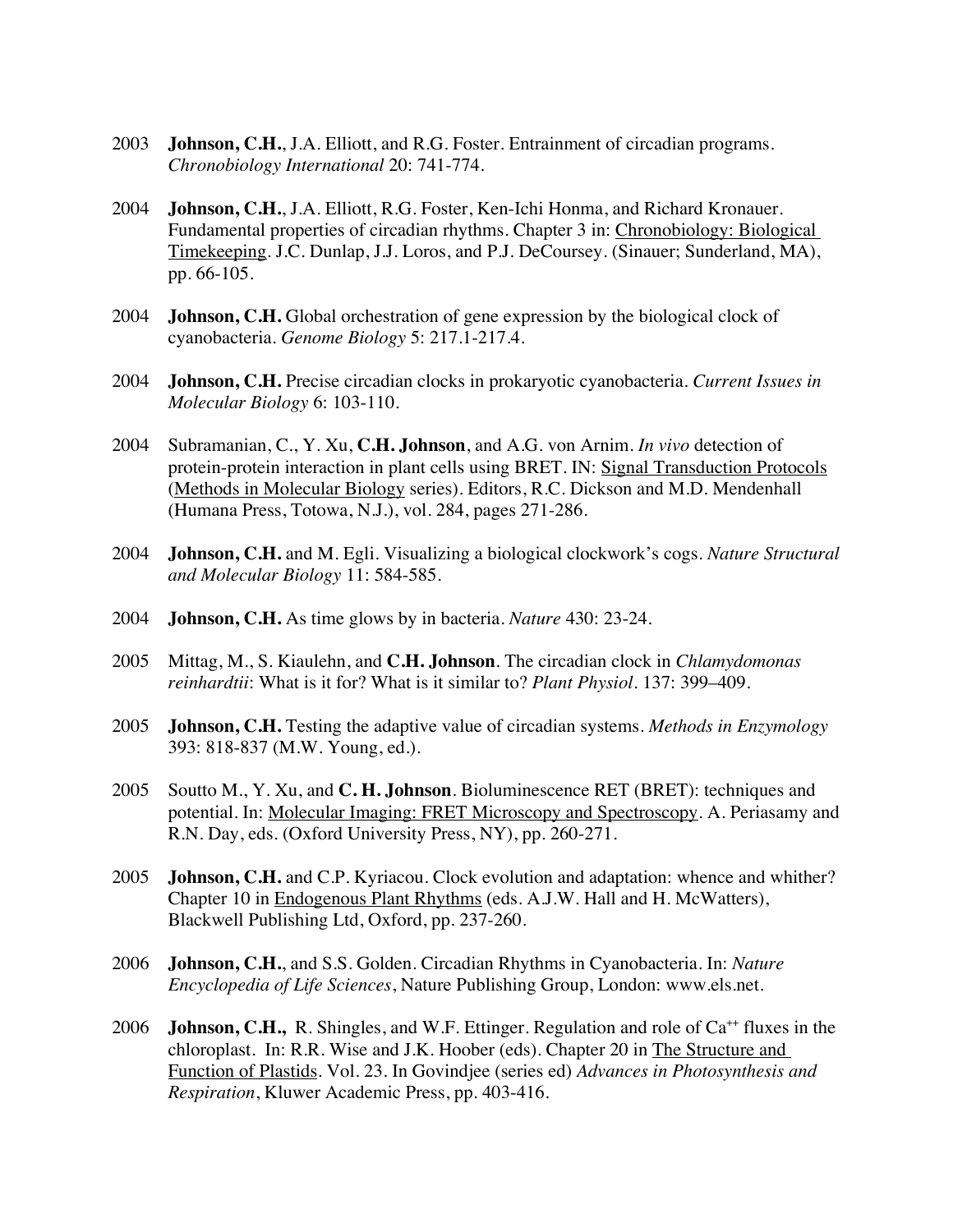- 2006 **Johnson, C.H.** Reminiscences from Pittendrigh's last Ph.D. student. *Resonance* 11: 22- 31.
- 2006 Woelfle, M.A. and **C.H. Johnson**. No promoter left behind: global orchestration of circadian gene expression in cyanobacteria. *Journal of Biological Rhythms* 21: 419-431. PubMed # 17107933; NIHMSID # 400588
- 2007 **Johnson, C.H.** Bacterial circadian programs. IN: *Cold Spring Harbor Symposia on Quantitative Biology* (Cold Spring Harbor Press; Cold Spring Harbor, N.Y.), Volume 72, pp. 395-404.
- 2008 **Johnson, C.H.**, Y. Xu, T. Mori. A Cyanobacterial Circadian Clockwork. *Current Biology* 18: R816–R825. NIHMSID**:** NIHMS77492.
- 2008 **Johnson, C.H.,** M. Egli, P.L. Stewart. Structural Insights into a Circadian Oscillator. *Science* 322: 697-701. NIHMSID**:** NIHMS77606.
- 2009 **Johnson, C.H**., and Y. Xu. The Decade of Discovery: How *Synechococcus elongatus*  became a model circadian system 1990–2000. Chapter 4 in: Bacterial Circadian Programs, J.L. Ditty, S.R. Mackey, C.H. Johnson, eds. (Springer), pp. 63-86.
- 2009 Woelfle, M.A., and **C.H. Johnson**. The adaptive value of the circadian clock system in cyanobacteria. Chapter 12 in: Bacterial Circadian Programs, J.L. Ditty, S.R. Mackey, C.H. Johnson, eds. (Springer), pp. 205-221.
- 2009 **Johnson, C.H.** From skepticism to prominence: circadian clocks in bacteria. *Microbe* 4: 411-418.
- 2010 **Johnson, C.H.** Circadian Clocks and Cell Division: What's the Pacemaker? *Cell Cycle* 9: 3864-3873. PMCID: PMC3047750
- 2011 **Johnson, C.H**., P.L. Stewart, and M. Egli. The Cyanobacterial Circadian System: from Biophysics to Bioevolution. *Annu. Rev. Biophysics* 40:143–167. PMCID: PMC3093959; NIHMSID: NIHMS291530
- 2011 Xie, Q., M. Soutto, X. Xu, Y. Zhang, and **C.H. Johnson**. Bioluminescence Resonance Energy Transfer (BRET) Imaging in Plant Seedlings and Mammalian Cells. In: Methods in Molecular Imaging, K. Shah, ed. (Methods in Molecular Biology Series, Humana Press), vol. 680, pp. 3-28. NIHMSID: NIHMS400562
- 2011 Robertson, J.B., and **C.H. Johnson**. Luminescence as a Continuous Real-Time Reporter of Promoter Activity in Yeast Undergoing Respiratory Oscillations or Cell Division Rhythms. In: Yeast Genetic Networks, A. Becskei, ed. (*Methods in Molecular Biology* Series, Humana Press), pp. 63-79. NIHMSID: NIHMS400566: PMID: 21468985, PMCID: PMC3433746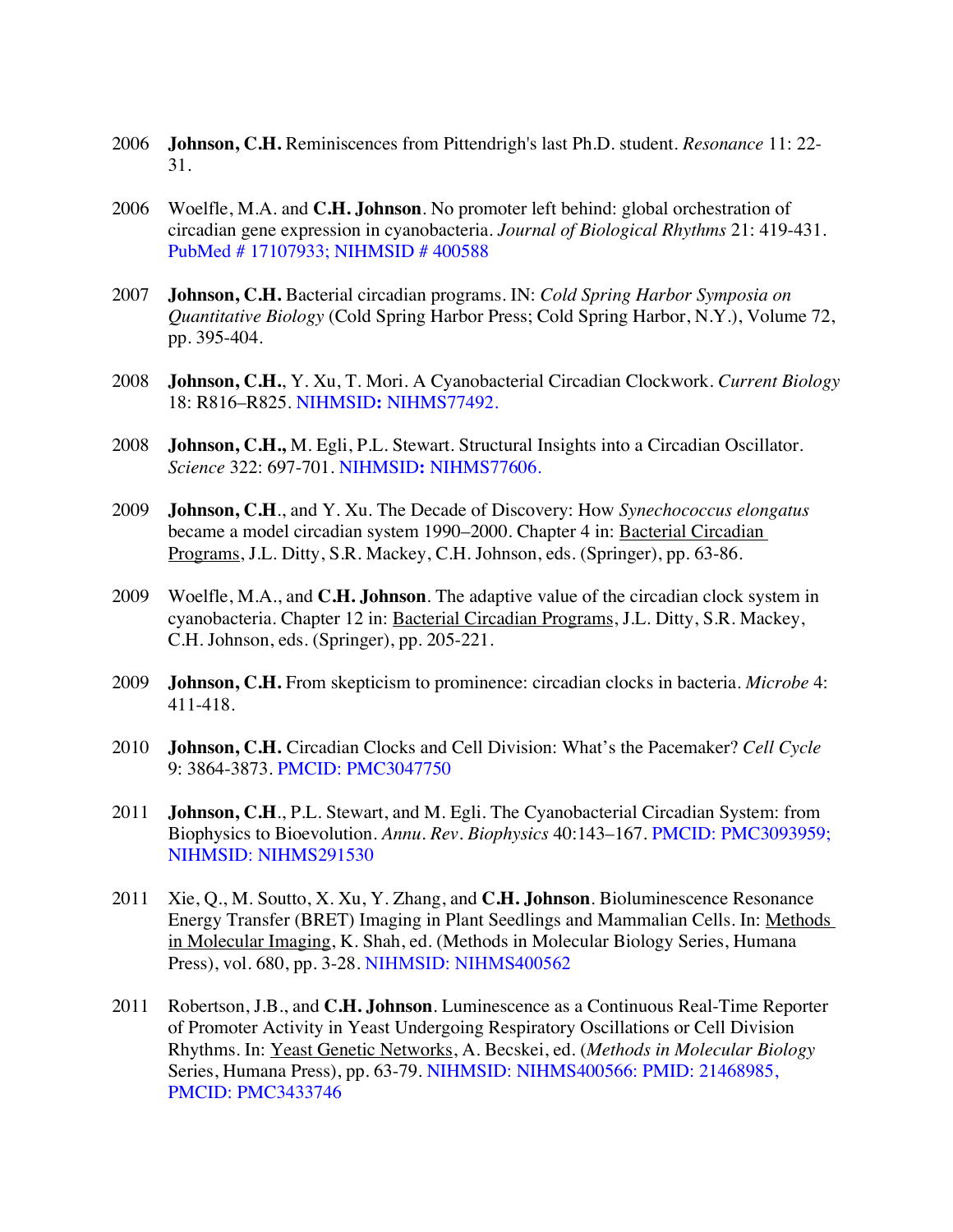- 2011 **Johnson, C.H.** Circadian Programs in Cyanobacteria. In: *Nature Encyclopedia of Life Sciences*, Nature Publishing Group, London: www.els.net.
- 2013 Gamble, K.L., D. Resuehr, and **C.H. Johnson**. Shift work and circadian dysregulation of reproduction. *Frontiers in Systems and Translational Endocrinology* 4:92. PMID: 23966978 [PubMed] PMCID: PMC3736045
- 2013 Egli, M., and **C.H. Johnson**. A circadian clock nanomachine that runs without transcription or translation. *Current Opinion Neurobiology* 23:732–740. PMID: 23571120; PMCID: PMC3735861
- 2013 de la Iglesia, H.O. and **C.H. Johnson**. Biological Clocks: Riding the tides. *Current Biology* 23: R921-R923. PMID: 24156810
- 2014 **Johnson, C.H.** Carl Hirschie Johnson (*Current Biology* feature Q&A). *Current Biology*  24: 100-102.
- 2014 **Johnson, C. H.,** and M. Egli. Metabolic compensation and circadian resilience in prokaryotic cyanobacteria. *Annu. Rev. Biochem.,* in press.

#### BOOKS:

- 1990 **Johnson, C. H.** An Atlas of Phase Response Curves for Circadian and Circatidal Rhythms. Dept. of Biology, Vanderbilt University, 715 pages.
- 2009 Bacterial Circadian Programs, J.L. Ditty, S.R. Mackey, **C.H. Johnson**, eds. (Springer), 333 pages.

#### BOOK REVIEW:

1988 **Johnson, C. H.** The Mathematical Structure of the Human Sleep-Wake Cycle, by Steven Strogatz. *Bull. Math. Biol. 50*: 324-326.

### PATENT:

- European Patent Office (Patent # 99957096.3). "Bioluminescence Resonance Energy Transfer (BRET) System," June 16, 1999.
- INVITED PRESENTATIONS (not including departmental seminars):
	- Gordon Conference on Chronobiology, 6/83, 6/87, 6/89, 5/95, 8/97, 7/99, 8/01, 5/03, 8/05, 5/07, 7/09, 6/11, 7/13.
	- Society for Research on Biological Rhythms (symposia) 5/88, 5/92, 5/94, 5/96, 5/98, 5/00, 5/02, 6/04, 5/10, 5/12 (and I also organized the Symposium session for the 2010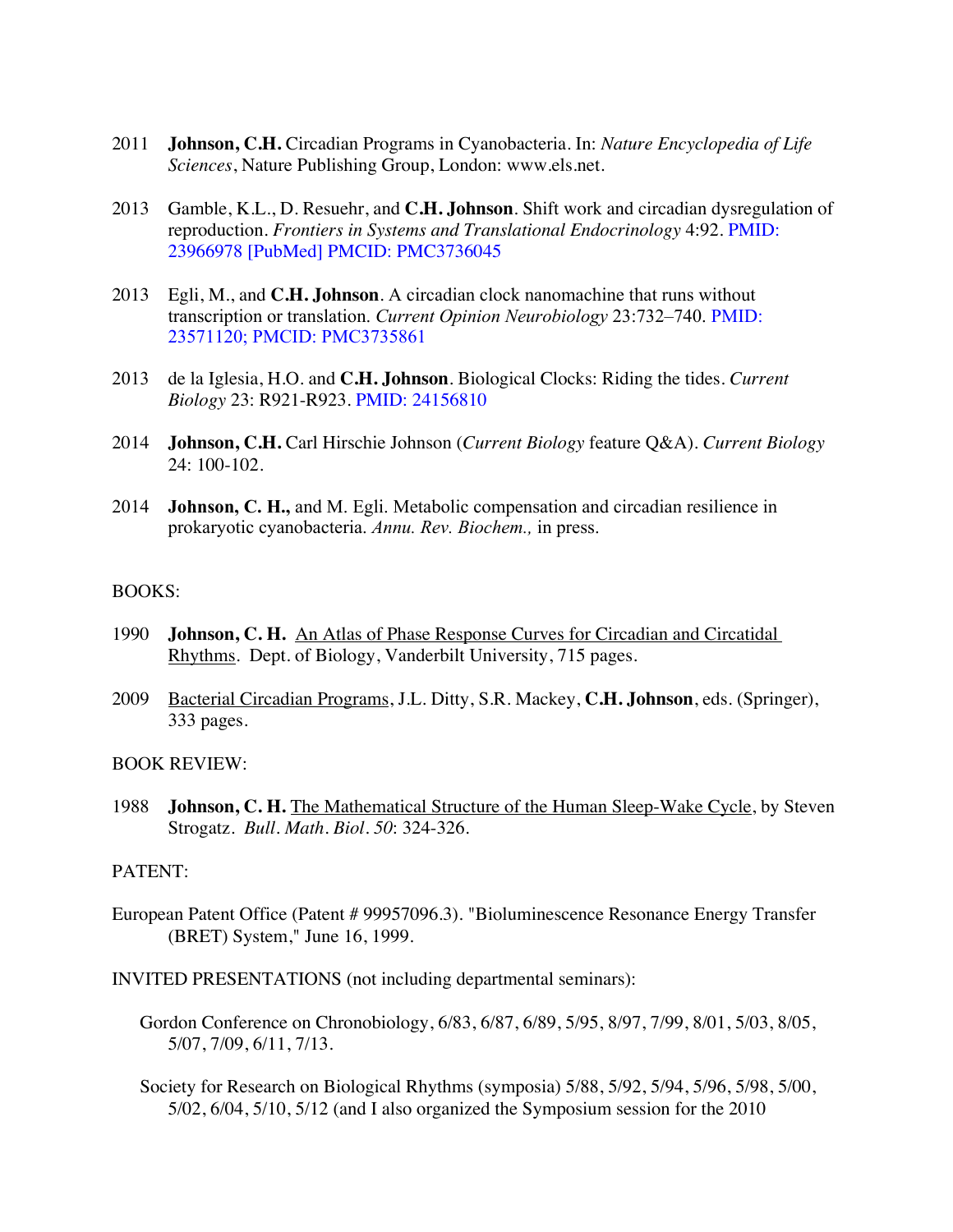meeting).

Plenary Lecture, European Biological Rhythms Society (Germany), 8/13

- American Society for Microbiology Annual Meetings: organized and spoke at Symposia on "Microbial Rhythms" 5/11 and "Bacterial Clocks" 6/05; invited Symposium speaker, 5/97.
- American Society for Cell Biology Annual Meeting: organized and spoke in Mini-Symposium on "Clocks," 12/09.
- Cold Spring Harbor Symposium on "Biological Clocks & Rhythms," Symposium Speaker, 5/07.
- INSPIRE Meeting "What makes a good clock? Circadian clocks, brain function and development," Viareggio Italy, 3/13

Japan Society for Chronobiology, Plenary Speaker 9/12

4th International Symposium on Photonic Bioimaging, Sapporo, Japan 9/12

Environmental Molecular Sciences Laboratory Workshop on Cell Cycle and Rhythms 6/12

German Society for Cell Biology, Symposium Speaker 3/07.

Toronto Discovery District BioImaging Symposium, Toronto, Canada 11/06

United Kingdom Clocks Club, Manchester, U.K. 6/04.

DFG Research Group Meeting on *Chlamydomonas*, Jena, Germany, 3/04.

World Congress of Chronobiology, Sapporo, Japan, 9/03.

Gordon Conference on Photosensory Receptors 5/02.

Keystone Symposium on Bacterial Chromosomes 2/01.

American Society of Plant Physiology: Minisymposia on Biological Clocks, 6/86, 7/99.

American Society for Photobiology, invited Symposium speaker, 6/92, 7/99, 7/01, 7/02.

Mosbach Colloquim (Gesellschaft für Biochemie), Germany, 3/03

"Time and timing in biological systems," Second Symposium of the SmithKline Beecham Foundation, Munich, Germany, 11/99.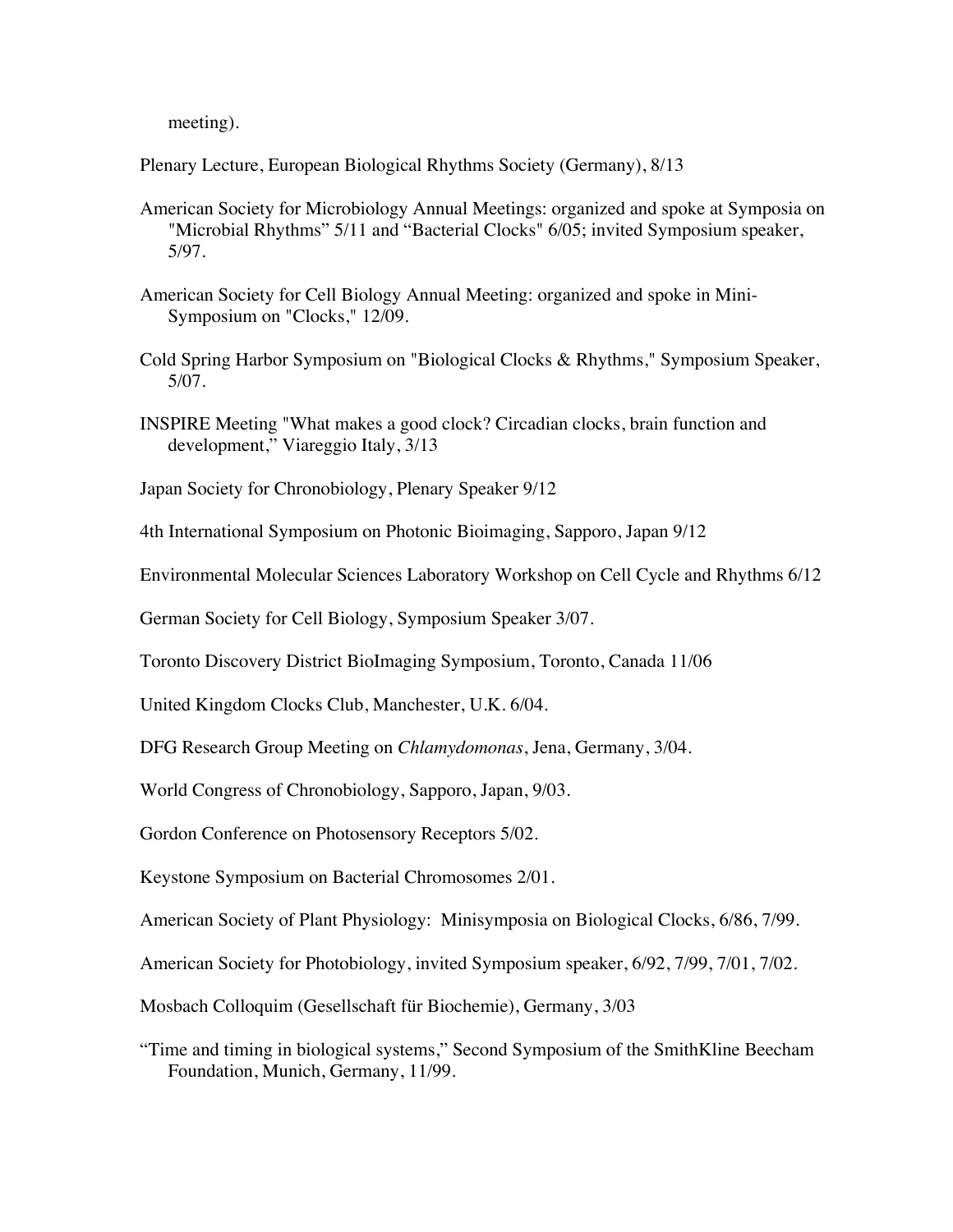- "Biological rhythms and cancer chemotherapy," EORTC meeting, San Raphael, France, 9/00.
- "Cellular regulatory mechanisms of circadian clocks," Les Treilles, France, 9/99.
- US–Japan Conference on Biological Clocks, 7/94, 12/97, 12/98.
- Keynote Symposium speaker at the Society for Experimental Biology, Canterbury, U.K., 4/97.
- Ninth International Symposium on Bioluminescence and Chemiluminescence, Woods Hole, MA, 10/96.
- Circadian Light Reception and Regulation, Lyon, France, 5/96.
- Invited Symposium Speaker, Japan Society for Plant Physiology Meeting, Kagoshima, Japan, 3/96.

EMBO Workshop on Molecular Chronobiology, Leicester, U.K., 9/92.

Fourth Sapporo Symposium on Biological Rhythms, Sapporo, Japan, 8/91.

Convention of the National Association of Biology Teachers, Nashville, TN, 11/91.

International Conferences on the Cell/Molecular Biology of *Chlamydomonas*, 5/88, 4/90, 5/92.

Cyanobacterial Workshop, San Francisco, CA, 5/93.

Annual Meeting of the Japan Society for General and Comparative Physiology, Hiroshima, Japan, 11/86.

Timberline Symposium on Biological Clocks, July 19, 1984.

Ninth International Congress on Photobiology, July 6, 1984.

# MEETING ORGANIZER

Organized and ran the first and second RISER meetings (RISER = Rhythms In SouthEast Region) at Vanderbilt on May 16, 2009 and May 15, 2011, for circadian clock researchers in Tennessee, Kentucky, Geogia, and Missouri. American Society for Microbiology, organized Symposium on Bacterial Clocks 6/05.

INVITED PRESENTATIONS AT OTHER INSTITUTIONS (including departmental seminars):

Waseda University (Japan), 6/13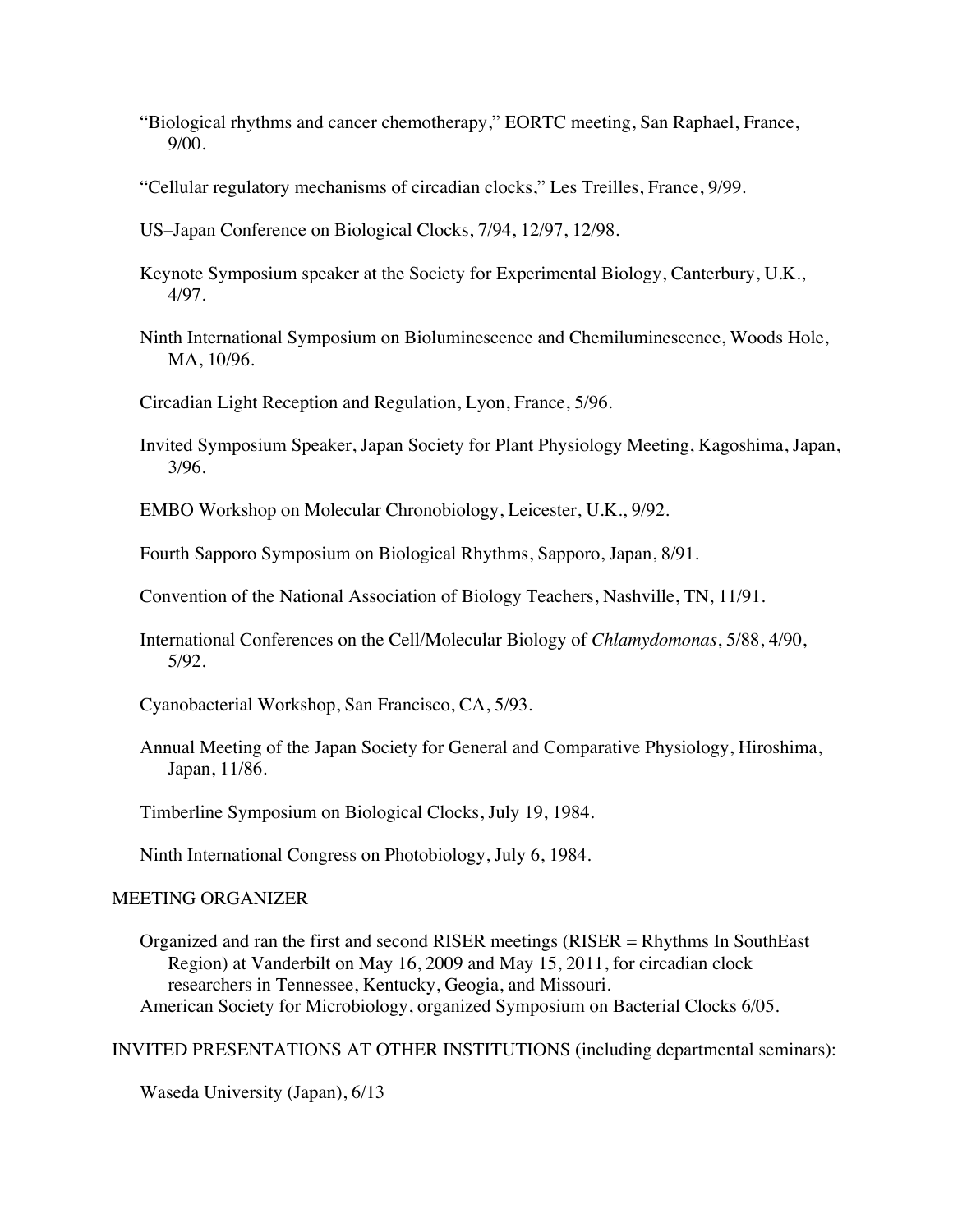Kanazawa University (Japan), 6/13 Hebei Normal University (China), 5/13 Chinese Academy of Sciences (China), 5/13 Cornell University 10/12 University of Memphis 12/11 University of Alabama Birmingham 9/11 UCLA 4/11 Conference in honor of Robert Klevecz, Beckman Institute of City of Hope Hospital 9/10 Stanford University/Hopkins Marine Station 6/09 University of Tennessee-Knoxville 11/08 Northwest University, Xi'an China 6/08 University of Michigan 4/08 University Joseph Fourier in Saint Martin d'Heres, (France) 5/07 University of Leicester (U.K.) 8/06 University of Arizona 7/06 University of Pittsburgh 4/06 Beckman Research Institute of the City of Hope, 3/06 University of North Carolina, 12/05 Mitsubishi Kagaku, Institute of Life Sciences, Japan 6/05 Kitasato Medical School, Japan 6/05 Morehouse Medical School 6/05 FRET Workshop, University of Virginia 3/05 University of Oxford (United Kingdom) 7/04 University of Leicester (United Kingdom) 7/04 University of Cardiff (United Kingdom) 7/04 University of Cambridge (United Kingdom) 6/04 University of Warwick (United Kingdom) 6/04 University of Virginia 5/04 Institute for Systems Biology 3/04 Harvard University 2/04 MBL Microbial Diversity Class, 7/02 Osamu Shimomura Symposium (MBL) 7/02 Tennessee State University 4/02 Ohio State University 3/02 Oregon Health and Science University 3/02 University of Texas 2/02 Washington University 2/02 Baylor Medical School 1/02 Univ. of Alabama at Birmingham 4/2/01 Murray State 4/6/01 Michigan State University 11/15/00 University of Montreal 10/00 Univ. of Barcelona 9/19/00 UCLA 10/99 Johns Hopkins Univ. 1/99 MTSU 11/98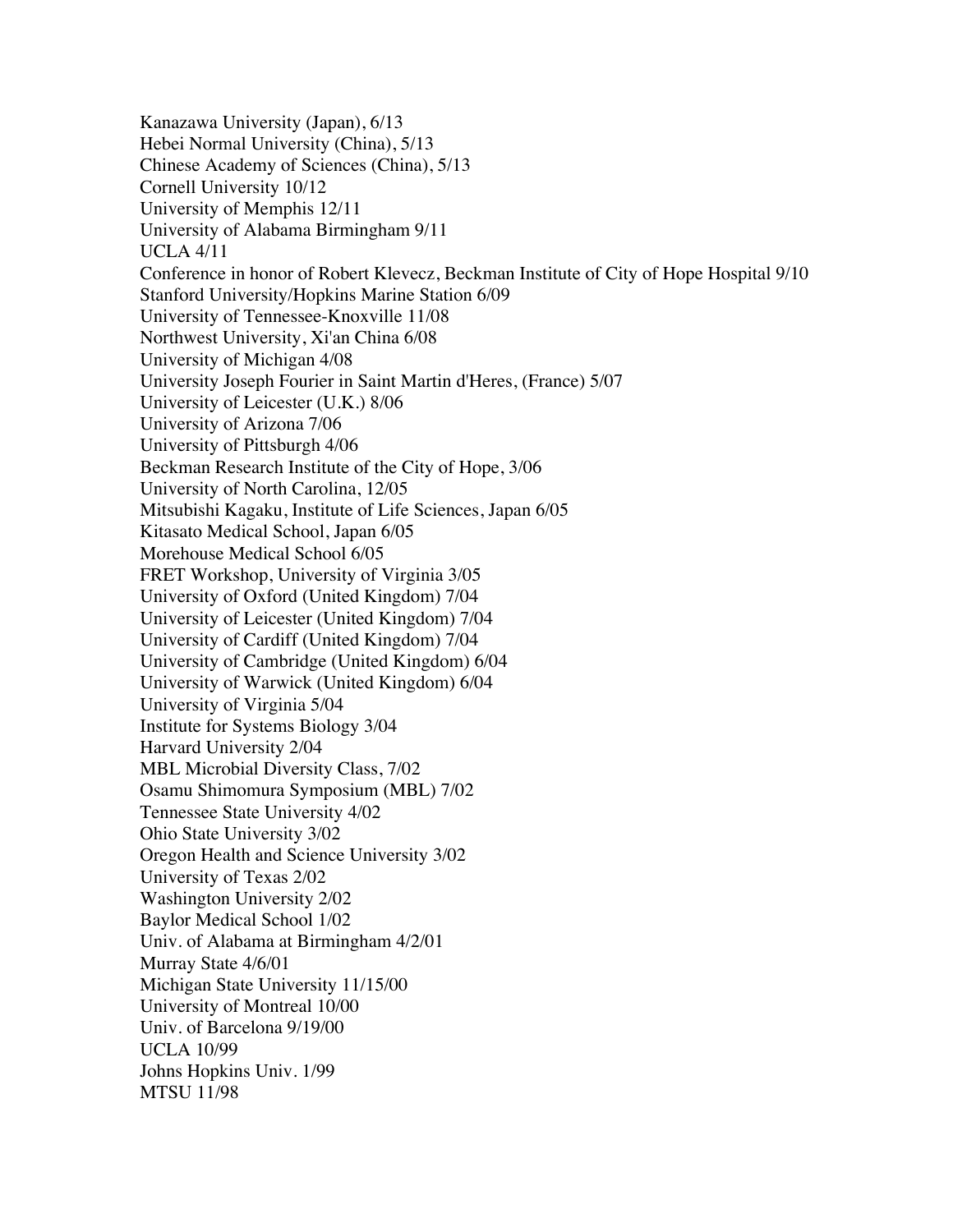Northeastern Univ. 10/98 Univ. Western Kentucky 11/98 University of Tennessee 9/97 University of Maryland 4/97 University of South Dakota 10/96

## RESEARCH INTERESTS:

Circadian Rhythms, Genetics, Human Genetics, Structural Biology, Biophysics, Cell Biology

# SERVICE TO THE FIELD OF CHRONOBIOLOGY:

President, Society for Research on Biological Rhythms, 5/12-5/14

Editorial Advisory Board for *Journal of Biological Rhythms*, 1995-present

Informal Associate Editor of *Photochemistry & Photobiology* specializing in clock papers, 1999-2002

Reviewer of manuscripts for other assorted journals including *Science*, *Nature, Cell*, *Proc. Natl. Acad. Sci., J. Biological Rhythms, EMBO Journal, Journal of Biological Chemistry, PLoS Biology, Nature Structure and Molecular Biology, Genes & Development, Nature Methods, J. Bacteriology, Plant Mole. Biol.*, *Photochem. Photobiol.*, *J. Phycology*, *et al*.

Secretary, Society for Research on Biological Rhythms, 5/98-5/00.

Treasurer, Society for Research on Biological Rhythms, 5/96-5/98.

- National Institute for Mental Health Workshop on 9/12/96: "Meeting the Future Needs for Neuroscientists and Behavioral Scientists in Mental Health Research"
- *Ad hoc* reviewer for Molecular and Cellular Neurobiology Study Sections for the National Institute for Mental Health

Reviewer of various grants for the National Science Foundation, USDA, USAF, etc.

# SERVICE TO VANDERBILT UNIVERSITY:

Investigator, John F. Kennedy Center for Research on Education and Human Development

Member of Vanderbilt Brain Institute

Member of Vanderbilt Institute for Chemical Biology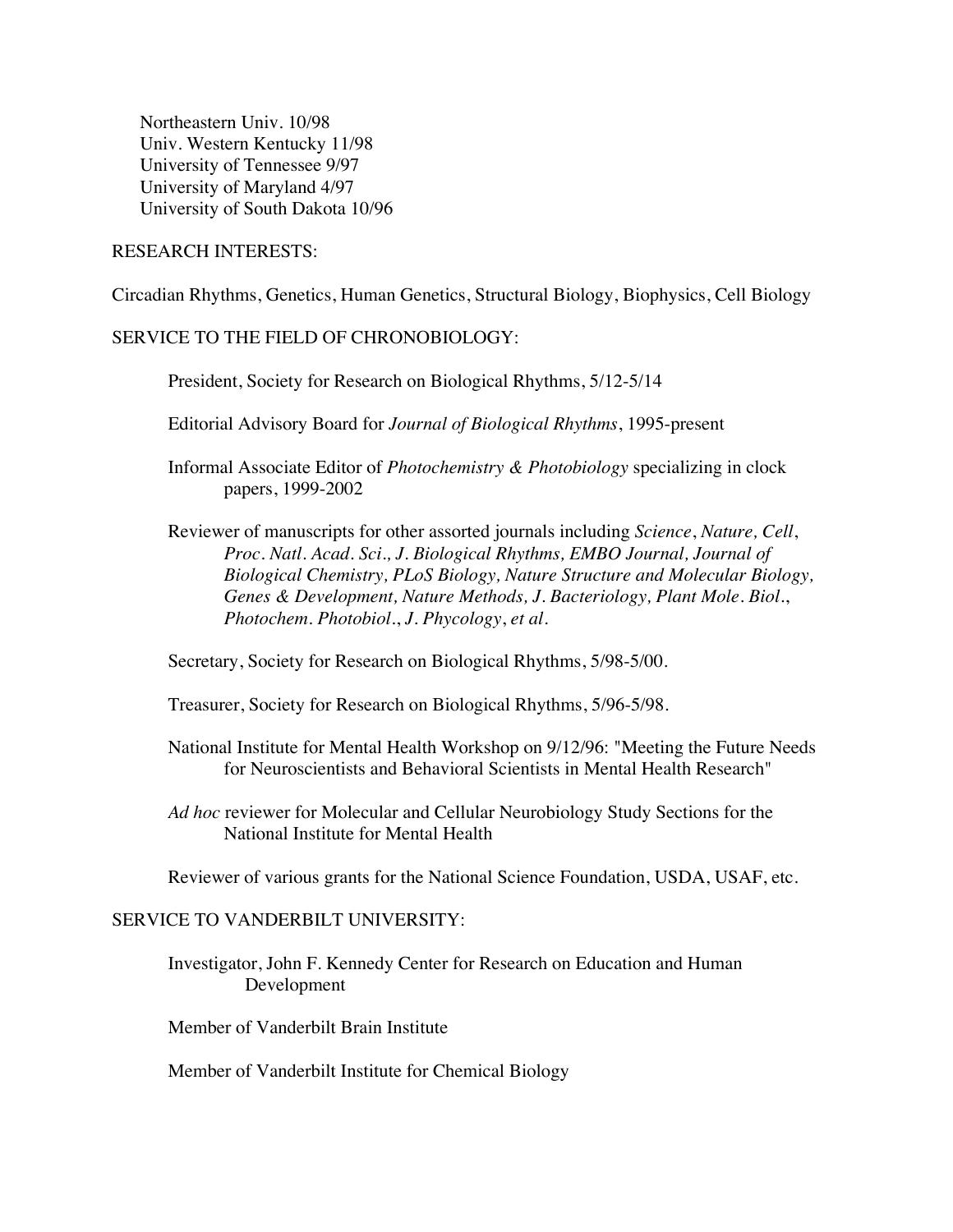Member of Vanderbilt-Ingram Cancer Center

Member of Vanderbilt Diabetes Center

Ph.D. Program Faculty, Center for Human Genetics Research 2010-present

Marshall, Vanderbilt Commencement Exercises 2000-2013

Member of Board of Advisors, Vanderbilt University Center for Ethics 2006-2009

Faculty member, Vanderbilt Center for Teaching Advisory Board 2011-present

Member, Institutional Biomedical/Biological Sciences Internal Review Committee for Limited Submission Opportunity (LSO) applications, 2012-present

Member of Vanderbilt Kennedy Center's Planning Committee for VKC Science Day February 28, 2012.

Faculty Search Committees:

Blair School (1991)–Music Theory Dept. of Biology (1992)–Developmental Biology Dept. of Biology (1994)–Cell Biology Dept. of Biology (1997)–Cell Biology (chair of search committee) Dept. of Biological Sciences (1999)–Neurobiology (chair of search committee) Dept. of Biological Sciences (2000)–Molecular Genetics Dept. of Biological Sciences (2001)–Neurobiology Dept. of Biological Sciences (2003)—Structural Biology Dept. of Biological Sciences (2004)–Cell Biology Dept. of Biological Sciences (2007)–Population Biology Dept. of Biological Sciences (2009)–Developmental Genetics

Chair, Curriculum Committee (Biol. Sci. Dept.), 2002-2009

Lecturer in Vanderbilt Medical School's IGP course, 2002-present

Member, University Calendar Committee, 2005-2009.

Founder's Walk 2004

Lecturer in Vanderbilt Medical School (1991-1999) and Nursing School (1990).

Center for Health Services, Vice-Chair of the Board and Executive Committee (1992-1994, 1996-2000). CHS Board member, 1992-2000.

Alternative Spring Break: Faculty Participant 1989, 1990, 1991, 1992.